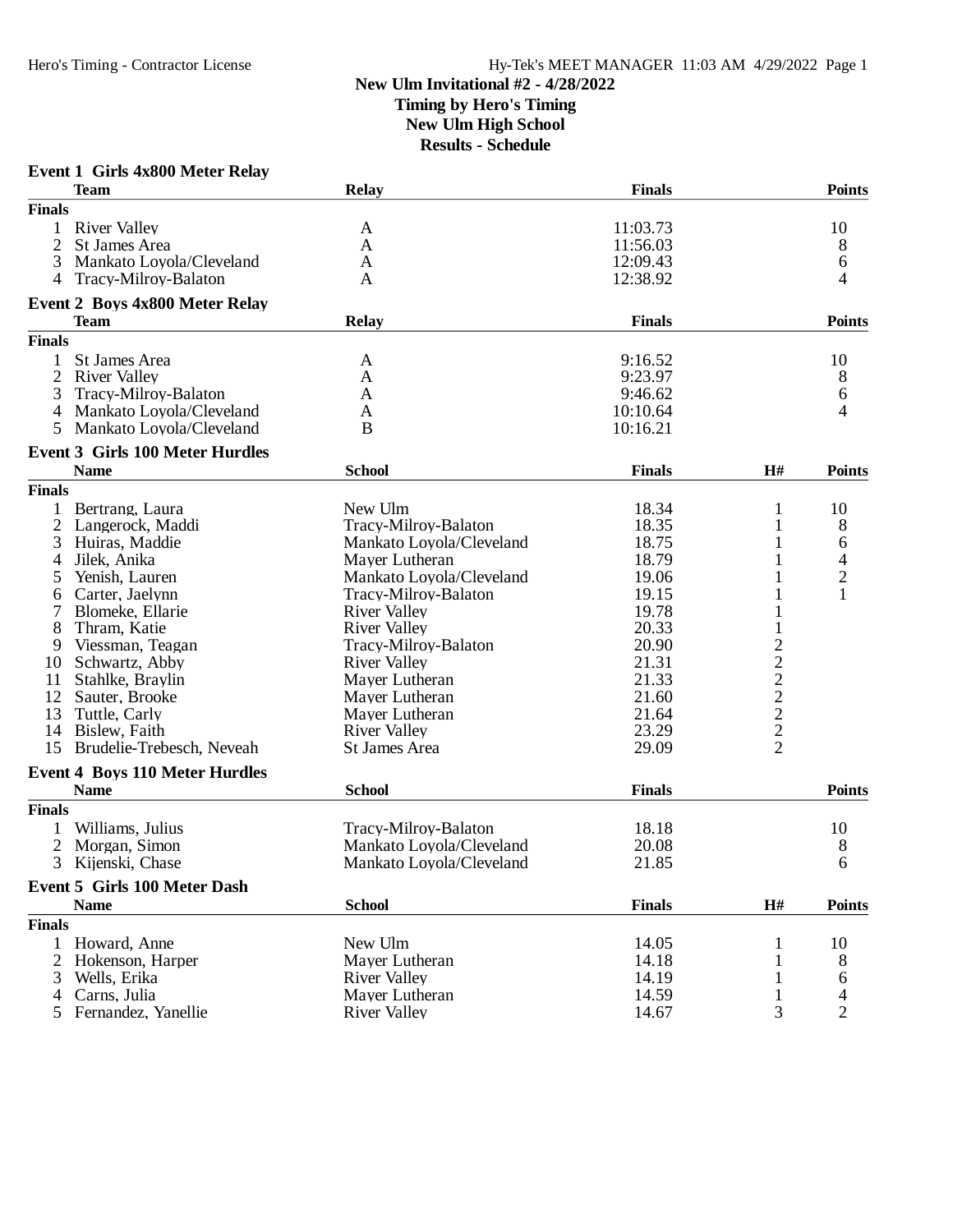### **New Ulm Invitational #2 - 4/28/2022 Timing by Hero's Timing**

**New Ulm High School**

| Finals  (Event 5 Girls 100 Meter Dash) |  |
|----------------------------------------|--|
|----------------------------------------|--|

|                | <b>Name</b>                 | <b>School</b>            | <b>Finals</b> | H#                                                | <b>Points</b> |
|----------------|-----------------------------|--------------------------|---------------|---------------------------------------------------|---------------|
| 6              | Green, Marsia               | Mayer Lutheran           | 14.76         |                                                   | 1             |
| 7              | Schmutzer, Sophia           | Mayer Lutheran           | 14.91         | $\sqrt{2}$                                        |               |
| 8              | Miller, Madison             | New Ulm                  | 14.95         |                                                   |               |
| 9              | Fultz, Elizabeth            | Tracy-Milroy-Balaton     | 15.04         |                                                   |               |
| 10             | Todesco, Sarah              | New Ulm                  | 15.07         |                                                   |               |
| 11             | Bloudek, Grace              | Mayer Lutheran           | 15.14         | $\begin{array}{c}\n4 \\ 2 \\ 2 \\ 2\n\end{array}$ |               |
| 12             | Diehn, Brooklyn             | <b>River Valley</b>      | 15.15         |                                                   |               |
| 13             | Balbuena, Ailyn             | St James Area            | 15.25         | $\mathbf 1$                                       |               |
|                | 14 Blomeke, Ellarie         | <b>River Valley</b>      | 15.27         | $\mathbf{1}$                                      |               |
| 15             | Friesen, Katelyn            | St James Area            | 15.36         |                                                   |               |
| 16             | Timmerman, Jasmine          | Tracy-Milroy-Balaton     | 15.41         | $\frac{2}{2}$                                     |               |
| 17             | Munson, Virginia            | Tracy-Milroy-Balaton     | 15.48         | $\overline{2}$                                    |               |
| 18             | Frederick, Paige            | New Ulm                  | 15.49         | $\overline{\mathcal{A}}$                          |               |
| 19             | Kamrud, Ella                | Tracy-Milroy-Balaton     | 15.51         |                                                   |               |
| 20             | Ebling-Kokesch, Marleigh    | New Ulm                  | 16.29         | $\frac{3}{3}$                                     |               |
| 21             | Overson, Lydia              | St James Area            | 16.32         | $\overline{4}$                                    |               |
| 22             | Fischer, Kenzie             | Tracy-Milroy-Balaton     | 16.51         |                                                   |               |
| 23             | Rolloff, Tatiana            | New Ulm                  | 16.76         |                                                   |               |
| 24             | De LaCruz, Catalina         | <b>St James Area</b>     | 17.02         |                                                   |               |
| 25             | Abrahamson, Faith           | Tracy-Milroy-Balaton     | 18.48         | $\begin{array}{c}\n3 \\ 3 \\ 3 \\ 3\n\end{array}$ |               |
| $---$          | Lindsay, Kamryn             | Mankato Loyola/Cleveland | X15.64        |                                                   |               |
|                |                             |                          |               |                                                   |               |
|                | Event 6 Boys 100 Meter Dash | <b>School</b>            |               |                                                   |               |
|                | <b>Name</b>                 |                          | <b>Finals</b> | H#                                                | <b>Points</b> |
| <b>Finals</b>  |                             |                          |               |                                                   |               |
| 1              | Kleinschmidt, Caden         | <b>River Valley</b>      | 11.84         | 1                                                 | 10            |
| $\mathfrak{2}$ | Nelson, Dylan               | Mayer Lutheran           | 11.87         | $\mathbf{1}$                                      | 8             |
| 3              | Hauger, Caleb               | <b>River Valley</b>      | 12.19         | $\mathbf{1}$                                      | 6             |
| 4              | Shimanski, Justus           | Mayer Lutheran           | 12.39         |                                                   | 4             |
| 5              | Munoz, Vincente             | New Ulm                  | 12.58         | 3                                                 | $\frac{2}{1}$ |
| 6              | Martinka, Jacob             | New Ulm                  | 12.76         | $\overline{3}$                                    |               |
| 7              | Horning, Collin             | New Ulm                  | 12.76         | $\mathfrak{Z}$                                    |               |
| 8              | Garcia, Freddy              | St James Area            | 12.85         | $\mathbf 1$                                       |               |
| 9              | Surprenant, CJ              | <b>River Valley</b>      | 12.86         | $\frac{2}{1}$                                     |               |
| 10             | Taylor, JT                  | Mayer Lutheran           | 12.95         |                                                   |               |
| 11             | Strobel, Henry              | Mankato Loyola/Cleveland | 13.19         | $\mathbf{1}$                                      |               |
| 12             | Gonzalez, Ryuan             | <b>St James Area</b>     | 13.47         | $\frac{2}{3}$                                     |               |
| 13             | Shipler, Sam                | Mayer Lutheran           | 13.48         |                                                   |               |
| 14             | Gonzales, Anthony           | New Ulm                  | 13.61         |                                                   |               |
| 15             | Anderson, Caden             | Tracy-Milroy-Balaton     | 13.86         | 3                                                 |               |
| 16             | Haala, Tucker               | <b>River Valley</b>      | 14.11         | $\overline{c}$                                    |               |
| 17             | Lembke, Christian           | Tracy-Milroy-Balaton     | 14.31         |                                                   |               |
| 18             | Chang, Jyy Ch               | Mayer Lutheran           | 14.34         | $\begin{array}{c} 2 \\ 2 \\ 2 \\ 3 \end{array}$   |               |
| 19             | Garril, Omar                | St James Area            | 14.57         |                                                   |               |
| 20             | Nosbush, Nico               | <b>River Valley</b>      | 15.05         |                                                   |               |
| 21             | Anderson, Preston           | <b>River Valley</b>      | 16.02         | $\mathfrak 3$                                     |               |
|                | 22 Ramirez, Fernando        | St James Area            | 16.05         | 3                                                 |               |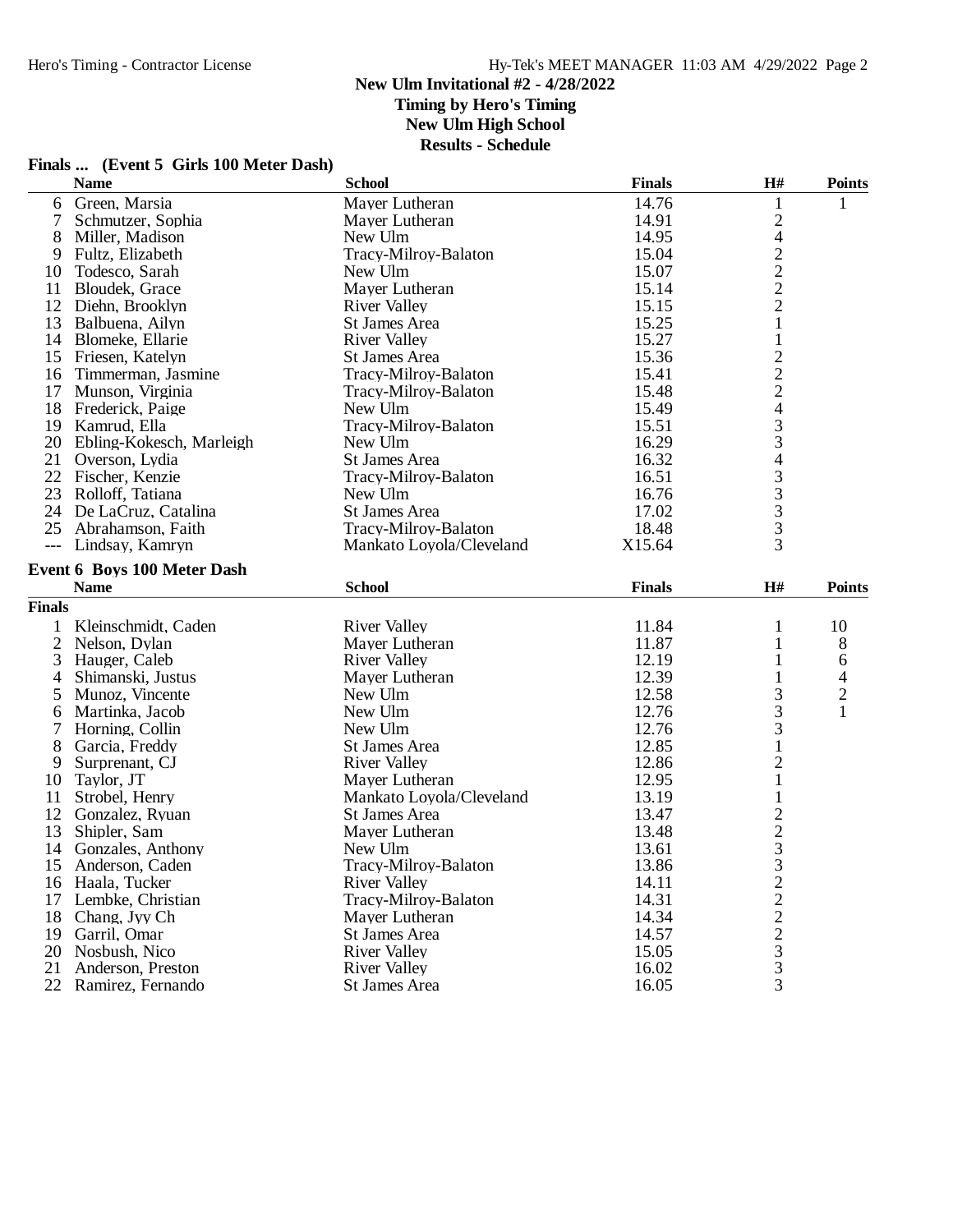### **New Ulm Invitational #2 - 4/28/2022 Timing by Hero's Timing New Ulm High School Results - Schedule**

|                | <b>Name</b>                            | <b>School</b>                         | <b>Finals</b>      | <b>Points</b>                              |
|----------------|----------------------------------------|---------------------------------------|--------------------|--------------------------------------------|
| <b>Finals</b>  |                                        |                                       |                    |                                            |
|                | Hagen, James                           | <b>River Valley</b>                   | 36.92              | $\overline{\mathbf{c}}$                    |
| 2              | Hagen, Toby                            | <b>River Valley</b>                   | 41.69              | $\mathbf{1}$                               |
|                | <b>Event 7 Girls 4x200 Meter Relay</b> |                                       |                    |                                            |
|                | <b>Team</b>                            | <b>Relay</b>                          | <b>Finals</b>      | <b>Points</b>                              |
| <b>Finals</b>  |                                        |                                       |                    |                                            |
| 1              | <b>River Valley</b>                    | A                                     | 1:59.43            | 10                                         |
| $\overline{2}$ | Tracy-Milroy-Balaton                   | A                                     | 1:59.81            | 8                                          |
| 3              | New Ulm                                | A                                     | 2:03.66            | 6                                          |
| 4              | Tracy-Milroy-Balaton                   | B                                     | 2:10.57            |                                            |
| 5              | Mankato Loyola/Cleveland               | A                                     | 2:11.45            | 4                                          |
| 6              | St James Area                          | A                                     | 2:16.90            | $\overline{2}$                             |
|                | <b>Event 8 Boys 4x200 Meter Relay</b>  |                                       |                    |                                            |
|                | <b>Team</b>                            | <b>Relay</b>                          | <b>Finals</b>      | <b>Points</b>                              |
| <b>Finals</b>  |                                        |                                       |                    |                                            |
| 1              | St James Area                          | A                                     | 1:38.88            | 10                                         |
| $\overline{2}$ | <b>River Valley</b>                    | A                                     | 1:39.38            | 8                                          |
| 3              | Mankato Loyola/Cleveland               | A                                     | 1:43.51            | 6                                          |
| 4              | New Ulm                                | A                                     | 1:45.04            | 4                                          |
| $---$          | Mayer Lutheran                         | A                                     | <b>DQ</b>          |                                            |
|                | <b>Event 9 Girls 1600 Meter Run</b>    |                                       |                    |                                            |
|                | <b>Name</b>                            | <b>School</b>                         | <b>Finals</b>      | <b>Points</b>                              |
| <b>Finals</b>  |                                        |                                       |                    |                                            |
|                | Trejo Esqueda, America                 | St James Area                         | 6:12.80            | 10                                         |
| $\overline{c}$ | Goehring, Jaidee                       | Mayer Lutheran                        | 6:23.05            | 8                                          |
| 3              | Knott, Marin                           | Tracy-Milroy-Balaton                  | 6:52.00            | 6                                          |
| 4              | Meinert, Hailey                        | <b>River Valley</b>                   | 6:53.78            |                                            |
| 5              | Karger, Jenna                          | Mayer Lutheran                        | 6:54.90            | $\begin{array}{c} 4 \\ 2 \\ 1 \end{array}$ |
| 6              | Rodriguez, Maritza                     | St James Area                         | 6:59.84            |                                            |
|                | Holberg, Keira                         | New Ulm                               | 7:06.33            |                                            |
| 8              | Winkelman, Hailey                      | Mayer Lutheran                        | 7:14.17            |                                            |
| 9              | Dauer, Hazel                           | <b>River Valley</b>                   | 7:17.83            |                                            |
| 10             | Griffis, Aliza                         | <b>River Valley</b>                   | 8:00.63            |                                            |
|                | 11 Nosbush, Annika                     | <b>River Valley</b>                   | 8:18.98            |                                            |
|                | Event 10 Boys 1600 Meter Run           |                                       |                    |                                            |
|                | <b>Name</b>                            | <b>School</b>                         | <b>Finals</b>      | Points                                     |
| <b>Finals</b>  |                                        |                                       |                    |                                            |
| 1              | Crispin, Marco                         | St James Area                         | 4:53.20            | 10                                         |
| $\mathfrak{2}$ | Christiansen, Noah                     | <b>River Valley</b>                   | 5:24.77            | 8                                          |
| 3              | Dennis, Cale                           | New Ulm                               | 5:26.34            | 6                                          |
|                | Kuehl, Owen                            | St James Area                         | 5:32.61            |                                            |
|                |                                        |                                       |                    |                                            |
| 4              |                                        |                                       |                    |                                            |
| 5              | Hensch, Lucas                          | <b>River Valley</b>                   | 5:40.78            | $\frac{4}{2}$                              |
| 6              | Rodriguez, Raul<br>DeBoer, Kaleb       | <b>River Valley</b><br>Mayer Lutheran | 5:49.34<br>5:53.68 | $\mathbf{1}$                               |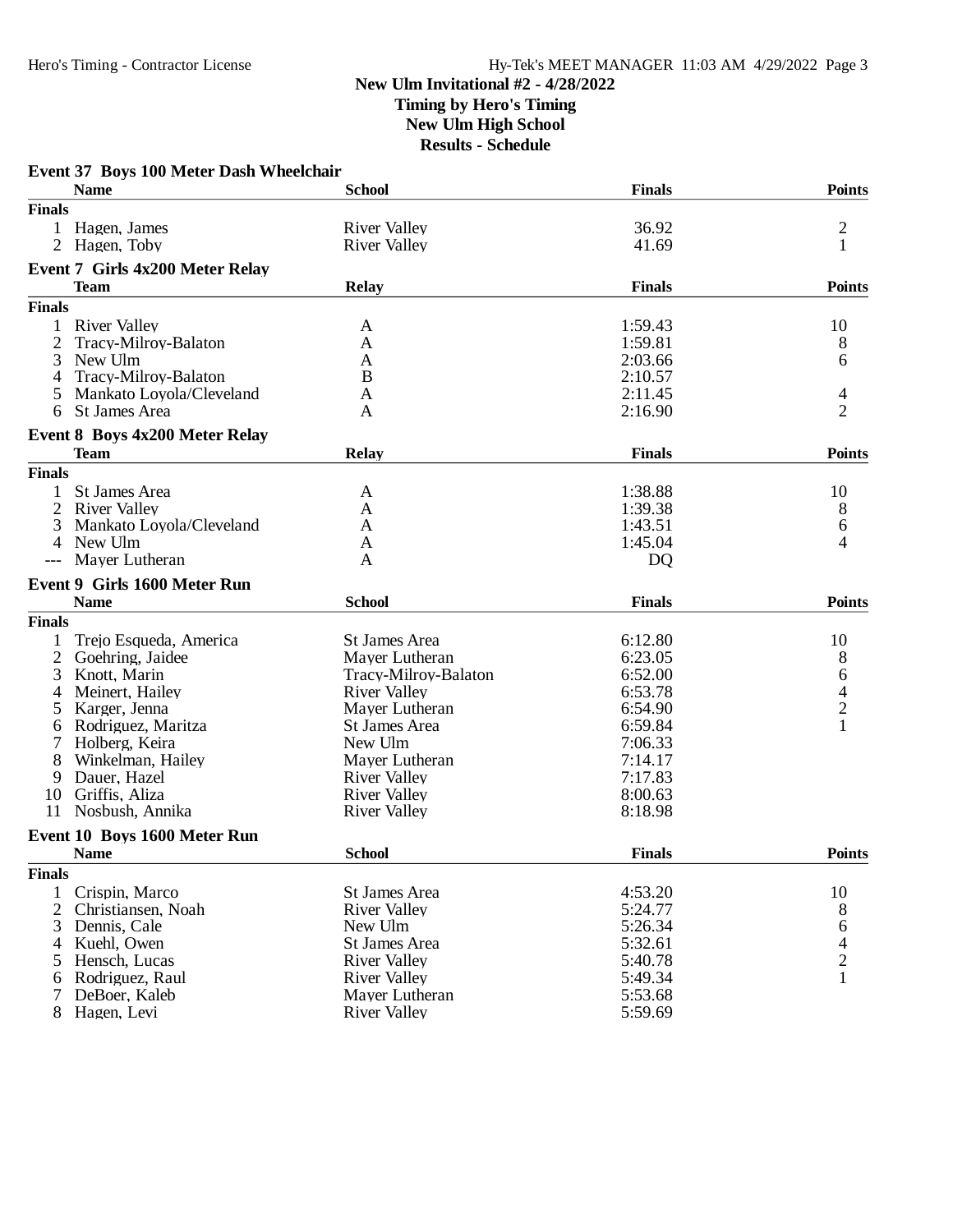### **New Ulm Invitational #2 - 4/28/2022 Timing by Hero's Timing New Ulm High School**

|               | Finals  (Event 10 Boys 1600 Meter Run) |                          |                    |                                |                          |
|---------------|----------------------------------------|--------------------------|--------------------|--------------------------------|--------------------------|
|               | <b>Name</b>                            | <b>School</b>            | <b>Finals</b>      |                                | <b>Points</b>            |
| 9             | Soupir, Matthew                        | Mankato Loyola/Cleveland | 6:11.02            |                                |                          |
| 10            | Green, Jack                            | Mankato Loyola/Cleveland | 6:32.45            |                                |                          |
| 11            | Manderfeld, Xavier                     | <b>River Valley</b>      | 6:51.87            |                                |                          |
| 12            | Erdman, Luke                           | Mayer Lutheran           | 7:02.25            |                                |                          |
|               | Event 11 Girls 4x100 Meter Relay       |                          |                    |                                |                          |
|               | <b>Team</b>                            | <b>Relay</b>             | <b>Finals</b>      |                                | <b>Points</b>            |
| <b>Finals</b> |                                        |                          |                    |                                |                          |
| 1             | <b>River Valley</b>                    | A                        | 54.86              |                                | 10                       |
| 2             | Mayer Lutheran                         | A                        | 54.90              |                                | 8                        |
| 3             | New Ulm                                | A                        | 56.76              |                                | 6                        |
| 4             | Tracy-Milroy-Balaton                   | B                        | 58.00              |                                | 4                        |
| 5             | Tracy-Milroy-Balaton                   | Α                        | 58.16              |                                |                          |
|               |                                        |                          |                    |                                |                          |
| 6             | Mankato Loyola/Cleveland               | B                        | 1:01.47            |                                | 2                        |
|               | Mankato Loyola/Cleveland               | $\mathbf{A}$             | 1:03.49            |                                |                          |
| 8             | St James Area                          | A                        | 1:04.47            |                                |                          |
|               | Event 12 Boys 4x100 Meter Relay        |                          |                    |                                |                          |
|               | <b>Team</b>                            | <b>Relay</b>             | <b>Finals</b>      |                                | <b>Points</b>            |
| <b>Finals</b> |                                        |                          |                    |                                |                          |
|               | Mayer Lutheran                         | A                        | 46.25              |                                | 10                       |
| 2             | <b>River Valley</b>                    | A                        | 46.39              |                                | 8                        |
| 3             | Tracy-Milroy-Balaton                   | A                        | 47.94              |                                | 6                        |
| 4             | New Ulm                                | A                        | 48.00              |                                | $\overline{\mathcal{L}}$ |
| 5             | St James Area                          | A                        | 54.30              |                                | $\overline{2}$           |
| 6             | Mankato Loyola/Cleveland               | A                        | 55.74              |                                |                          |
|               | Event 13 Girls 400 Meter Dash          |                          |                    |                                |                          |
|               | <b>Name</b>                            | <b>School</b>            | <b>Finals</b>      | H#                             | <b>Points</b>            |
| <b>Finals</b> |                                        |                          |                    |                                |                          |
|               | Sandgren, Megan                        | <b>River Valley</b>      | 1:04.14            | $\mathbf{1}$                   | 10                       |
| 2             | Zick, Lauren                           | Tracy-Milroy-Balaton     | 1:07.27            | $\mathbf{1}$                   | 8                        |
| 3             | Dauer, Skyla                           | <b>River Valley</b>      | 1:09.84            | 3                              | 6                        |
| 4             | Kyllonen, Elle                         | <b>River Valley</b>      | 1:10.41            |                                |                          |
| 5             | Hook, Annaka                           | Tracy-Milroy-Balaton     | 1:10.66            |                                | $\frac{4}{2}$            |
| 6             | Eikanger, Kaelyn                       | New Ulm                  | 1:11.25            | 3                              | $\mathbf{1}$             |
| 7             | Meyer, Savannah                        | Mankato Loyola/Cleveland | 1:11.25            | $\mathbf{1}$                   |                          |
| 8             | Balbuena, Ailyn                        | St James Area            | 1:11.35            | 3                              |                          |
| 9             | Hoffbeck, Brynn                        | <b>River Valley</b>      | 1:12.57            | $\mathbf{1}$                   |                          |
|               | Welter, Lauren                         | <b>River Valley</b>      | 1:14.51            |                                |                          |
| 10            |                                        |                          |                    |                                |                          |
| 11            | Petersen, Alexis                       | New Ulm                  | 1:15.46<br>1:16.31 | 1                              |                          |
| 12            | Huisken, Kathryn                       | Mankato Loyola/Cleveland |                    |                                |                          |
| 13            | Knott, Marin                           | Tracy-Milroy-Balaton     | 1:18.76            |                                |                          |
|               | 14 McCone, Julie                       | <b>River Valley</b>      | 1:18.77            | $\frac{2}{2}$<br>$\frac{2}{2}$ |                          |
| 15            | Knakmuhs, Lauren                       | Tracy-Milroy-Balaton     | 1:21.54            |                                |                          |
|               | 16 Gonzalez Muniz, Ana                 | New Ulm                  | 1:22.76            |                                |                          |
| 17            | Melendez, Arlene                       | St James Area            | 1:27.64            | $\overline{c}$                 |                          |
| 18            | Bolstad, Alexa                         | Mankato Loyola/Cleveland | 1:29.12            | $\overline{2}$                 |                          |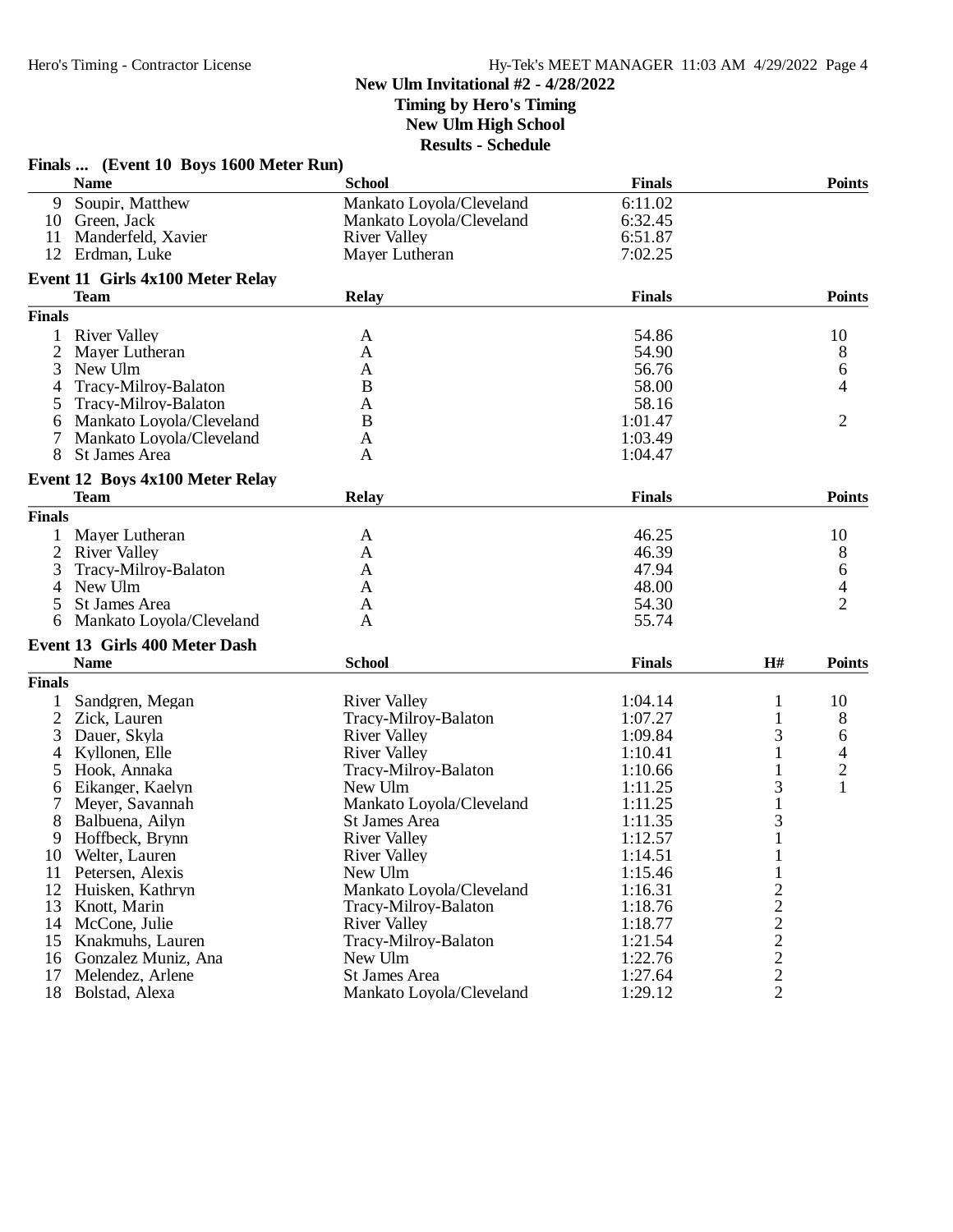**Event 14 Boys 400 Meter Dash**

## Hero's Timing - Contractor License Hy-Tek's MEET MANAGER 11:03 AM 4/29/2022 Page 5

### **New Ulm Invitational #2 - 4/28/2022**

**Timing by Hero's Timing**

**New Ulm High School**

|                | <b>Name</b>                             | <b>School</b>            | <b>Finals</b>  | H#                      | <b>Points</b>  |
|----------------|-----------------------------------------|--------------------------|----------------|-------------------------|----------------|
| <b>Finals</b>  |                                         |                          |                |                         |                |
| 1              | Johnson, Caden                          | Tracy-Milroy-Balaton     | 55.11          | 1                       | 10             |
|                | 2 Nordick, Leo                          | Mayer Lutheran           | 56.04          | $\mathbf{1}$            | 8              |
| 3              | Belcher, Christian                      | <b>River Valley</b>      | 56.76          | $\mathbf{1}$            | 6              |
| 4              | Clark, Easton                           | New Ulm                  | 58.02          | 3                       | $\overline{4}$ |
| 5              | Richert, Logan                          | <b>River Valley</b>      | 58.29          | $\mathbf{1}$            | $\overline{2}$ |
| 6              | Ankrum, Nick                            | Tracy-Milroy-Balaton     | 59.54          | 1                       | 1              |
| 7              | Sandgren, Nathan                        | <b>River Valley</b>      | 1:01.04        | $\mathbf{1}$            |                |
| 8              | Gonzalez, Ryuan                         | <b>St James Area</b>     | 1:01.09        | $\overline{c}$          |                |
| 9              | Osborne, Charles                        | New Ulm                  | 1:01.39        | 3                       |                |
|                | 10 Selly, Gavin                         | Mankato Loyola/Cleveland | 1:01.66        | $\mathbf{1}$            |                |
| 11             | Sweetman, Carter                        | Tracy-Milroy-Balaton     | 1:01.78        |                         |                |
|                | 12 Strobel, Nathan                      | Mankato Loyola/Cleveland | 1:02.35        | 2232222                 |                |
|                | 13 Andersen, Cameron                    | St James Area            | 1:03.96        |                         |                |
|                | 14 Younge, James                        | Mankato Loyola/Cleveland | 1:05.17        |                         |                |
|                | 15 Rodriguez, Raul                      | <b>River Valley</b>      | 1:06.03        |                         |                |
|                | 16 Perez, Angel                         | St James Area            | 1:06.46        |                         |                |
| 17             | Zimmerman, Carter                       | Mankato Loyola/Cleveland | 1:10.09        |                         |                |
|                | 18 Soupir, Thomas                       | Mankato Loyola/Cleveland | 1:12.65        |                         |                |
|                | 19 Moore, Taiton                        | Mankato Loyola/Cleveland | 1:12.99        | $\overline{3}$          |                |
|                | <b>Event 15 Girls 300 Meter Hurdles</b> |                          |                |                         |                |
|                | <b>Name</b>                             | <b>School</b>            | <b>Finals</b>  | H#                      | <b>Points</b>  |
| <b>Finals</b>  |                                         |                          |                |                         |                |
|                |                                         |                          |                |                         |                |
|                | 1 Ludeman, Sheridan                     | Tracy-Milroy-Balaton     | 50.60          | 1                       | 10             |
| $\overline{2}$ | Thram, Katie                            | <b>River Valley</b>      | 52.42<br>52.81 | 1                       | 8              |
| 3              | Huiras, Maddie                          | Mankato Loyola/Cleveland |                | 1                       | 6              |
| 4              | Jilek, Anika                            | Mayer Lutheran           | 53.11          | 1                       | 4              |
| 5              | Yenish, Lauren                          | Mankato Loyola/Cleveland | 54.87          | $\mathbf{1}$            | $\overline{c}$ |
| 6              | Bertrang, Laura                         | New Ulm                  | 57.30          | $\overline{\mathbf{c}}$ | 1              |
| 7              | Tuttle, Carly                           | Mayer Lutheran           | 1:00.49        | $\mathbf{1}$            |                |
| 8              | Stahlke, Braylin                        | Mayer Lutheran           | 1:05.50        | $\overline{c}$          |                |
| 9              | Studer, Avery                           | Mayer Lutheran           | 1:06.14        | $\mathbf{1}$            |                |
| 10             | Sauter, Brooke                          | Mayer Lutheran           | 1:07.10        | $\overline{2}$          |                |
|                | Event 16 Boys 300 Meter Hurdles         |                          |                |                         |                |
|                | <b>Name</b>                             | <b>School</b>            | <b>Finals</b>  | H#                      | <b>Points</b>  |
| <b>Finals</b>  |                                         |                          |                |                         |                |
|                | 1 Munoz, Vincente                       | New Ulm                  | 48.74          | $\mathfrak{2}$          | 10             |
| $\overline{2}$ | Swenhaugen, Cade                        | Tracy-Milroy-Balaton     | 50.53          | 1                       | 8              |
| 3              | Crumrine, Kalvin                        | Tracy-Milroy-Balaton     | 50.80          | 1                       | 6              |
|                | 4 Kijenski, Chase                       | Mankato Loyola/Cleveland | 52.81          | 1                       | 4              |
| 5              | Morgan, Simon                           | Mankato Loyola/Cleveland | 53.67          | 1                       | $\overline{c}$ |
| 6              | Aurich, Parker                          | Mayer Lutheran           | 55.92          | $\mathbf{1}$            | $\mathbf{1}$   |
| 7              | Avila, Erik                             | St James Area            | 1:02.15        | $\frac{2}{2}$           |                |
| 8              | Kuehl, Owen                             | St James Area            | 1:05.01        |                         |                |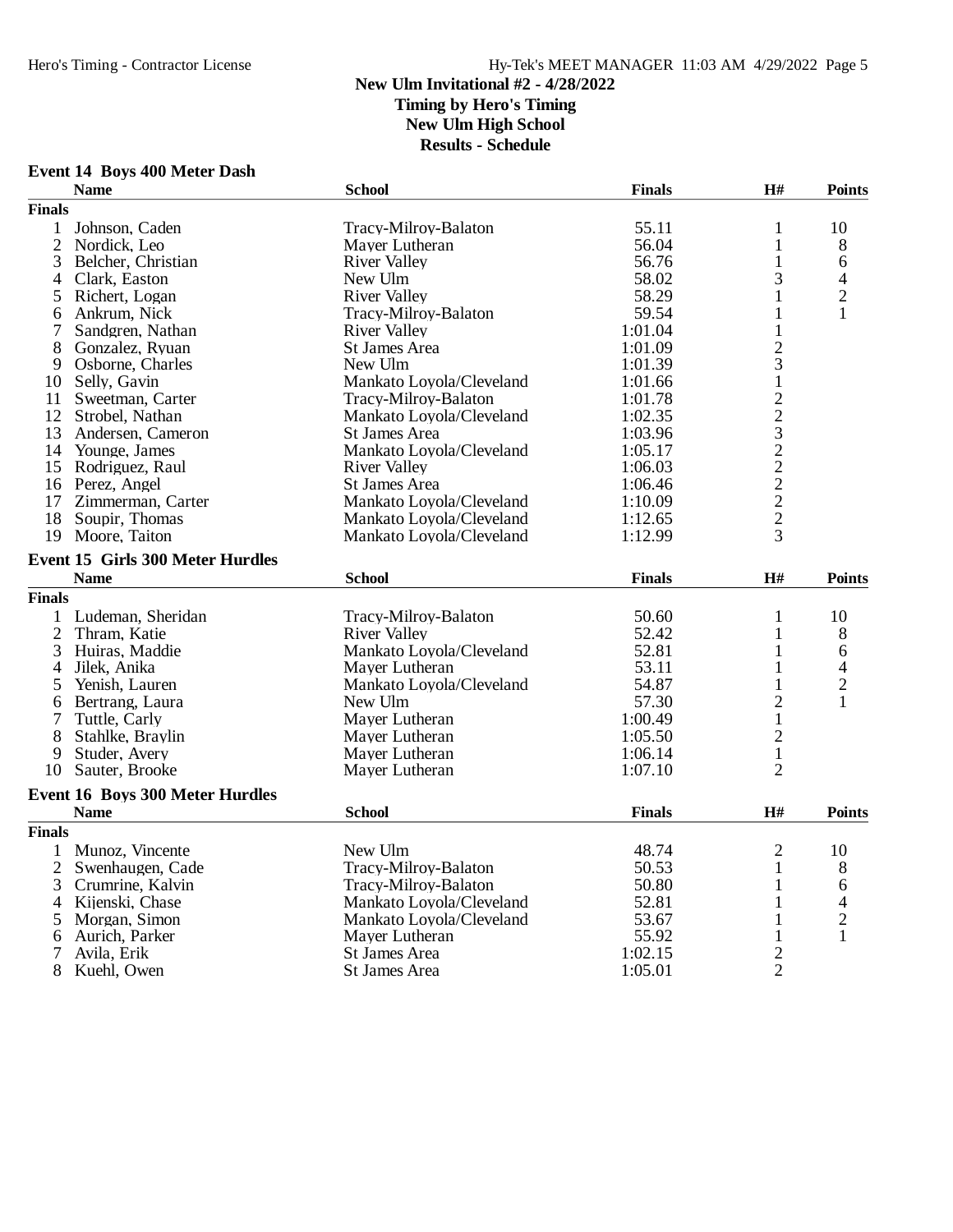### **New Ulm Invitational #2 - 4/28/2022 Timing by Hero's Timing New Ulm High School**

|               | <b>Event 17 Girls 800 Meter Run</b>  |                          |               |                |                |
|---------------|--------------------------------------|--------------------------|---------------|----------------|----------------|
|               | <b>Name</b>                          | <b>School</b>            | <b>Finals</b> |                | <b>Points</b>  |
| <b>Finals</b> |                                      |                          |               |                |                |
| $\mathbf{1}$  | Meyer, Savannah                      | Mankato Loyola/Cleveland | 2:42.72       |                | 10             |
|               | 2 Pabst, Marissa                     | <b>River Valley</b>      | 2:44.17       |                | 8              |
| 3             | McCone, Lilly                        | <b>River Valley</b>      | 2:46.04       |                | 6              |
| 4             | Karger, Jenna                        | Mayer Lutheran           | 3:07.17       |                | 4              |
| 5             | Rodriguez, Maritza                   | St James Area            | 3:10.59       |                | $\overline{2}$ |
| 6             | Winkelman, Hailey                    | Mayer Lutheran           | 3:20.26       |                | 1              |
|               |                                      |                          |               |                |                |
|               | <b>Event 18 Boys 800 Meter Run</b>   |                          |               |                |                |
|               | <b>Name</b>                          | <b>School</b>            | <b>Finals</b> |                | <b>Points</b>  |
| <b>Finals</b> |                                      |                          |               |                |                |
| 1             | Anderson, Noah                       | St James Area            | 2:13.45       |                | 10             |
| 2             | Hensch, Zackary                      | <b>River Valley</b>      | 2:16.72       |                | 8              |
| 3             | Potter, Ben                          | <b>River Valley</b>      | 2:18.32       |                | 6              |
| 4             | Selly, Gavin                         | Mankato Loyola/Cleveland | 2:24.43       |                | 4              |
| 5             | Haefner, Margavion                   | New Ulm                  | 2:26.06       |                | $\overline{c}$ |
| 6             | Strobel, Nathan                      | Mankato Loyola/Cleveland | 2:27.77       |                | $\mathbf{1}$   |
| 7             | Vetter, Sam                          | Mankato Loyola/Cleveland | 2:29.34       |                |                |
| 8             | Dennis, Cale                         | New Ulm                  | 2:31.53       |                |                |
| 9             | Kelly, Soren                         | Mankato Loyola/Cleveland | 2:36.46       |                |                |
| 10            | Waldron, TJ                          | Mankato Loyola/Cleveland | 2:39.58       |                |                |
| 11            | DeBoer, Kaleb                        | Mayer Lutheran           | 2:46.06       |                |                |
| 12            | Zimmerman, Carter                    | Mankato Loyola/Cleveland | 2:49.62       |                |                |
| 13            | Erdman, Luke                         | Mayer Lutheran           | 2:57.91       |                |                |
|               |                                      |                          |               |                |                |
|               | <b>Event 19 Girls 200 Meter Dash</b> |                          |               |                |                |
|               | <b>Name</b>                          | <b>School</b>            | <b>Finals</b> | H#             | <b>Points</b>  |
| <b>Finals</b> |                                      |                          |               |                |                |
| $\mathbf{1}$  | Sandgren, Megan                      | <b>River Valley</b>      | 28.88         | 2              | 10             |
| 2             | Carter, Kyli                         | Tracy-Milroy-Balaton     | 29.33         | 1              | 8              |
| 3             | Munson, Virginia                     | Tracy-Milroy-Balaton     | 29.46         | 1              | 6              |
| 4             | Miller, Madison                      | New Ulm                  | 30.56         | $\mathbf{1}$   | 4              |
| 5             | Todesco, Sarah                       | New Ulm                  | 30.80         | 3              | $\overline{c}$ |
| 6             | Green, Marsia                        | Mayer Lutheran           | 30.96         | $\mathbf{2}$   | 1              |
| 7             | Carns, Julia                         | Mayer Lutheran           | 31.09         | $\mathbf{1}$   |                |
| 8             | Ojeda, Katelyn                       | St James Area            | 31.20         | $\overline{c}$ |                |
| 9             | Hollar, Hailey                       | <b>River Valley</b>      | 31.22         | 3              |                |
| 10            | Cooney, Maddie                       | Mankato Loyola/Cleveland | 31.42         | $\mathbf{1}$   |                |
| 11            | Hoffbeck, Brynn                      | <b>River Valley</b>      | 31.53         | $\mathbf{1}$   |                |
|               | 12 Bloudek, Grace                    | Mayer Lutheran           | 31.78         | $\overline{c}$ |                |
| 13            | Petersen, Alexis                     | New Ulm                  | 31.94         | 3              |                |
| 14            | Swan, Gabby                          | Tracy-Milroy-Balaton     | 32.55         | $\overline{c}$ |                |
|               |                                      | New Ulm                  |               | $\overline{c}$ |                |
|               | 15 Haynes, Addison                   |                          | 32.58         |                |                |
|               | 16 Dawson, Alivia                    | Mayer Lutheran           | 32.60         | $\mathbf{1}$   |                |
|               | 17 Heiling, Kenadi                   | <b>River Valley</b>      | 32.98         | $\mathfrak{Z}$ |                |
|               | 18 Zernechel, Emma                   | Mankato Loyola/Cleveland | 33.00         | $\overline{c}$ |                |
|               | 19 Ebling-Kokesch, Marleigh          | New Ulm                  | 33.02         | $\overline{2}$ |                |
|               | 20 Trapero, Daniela                  | St James Area            | 33.49         | $\overline{3}$ |                |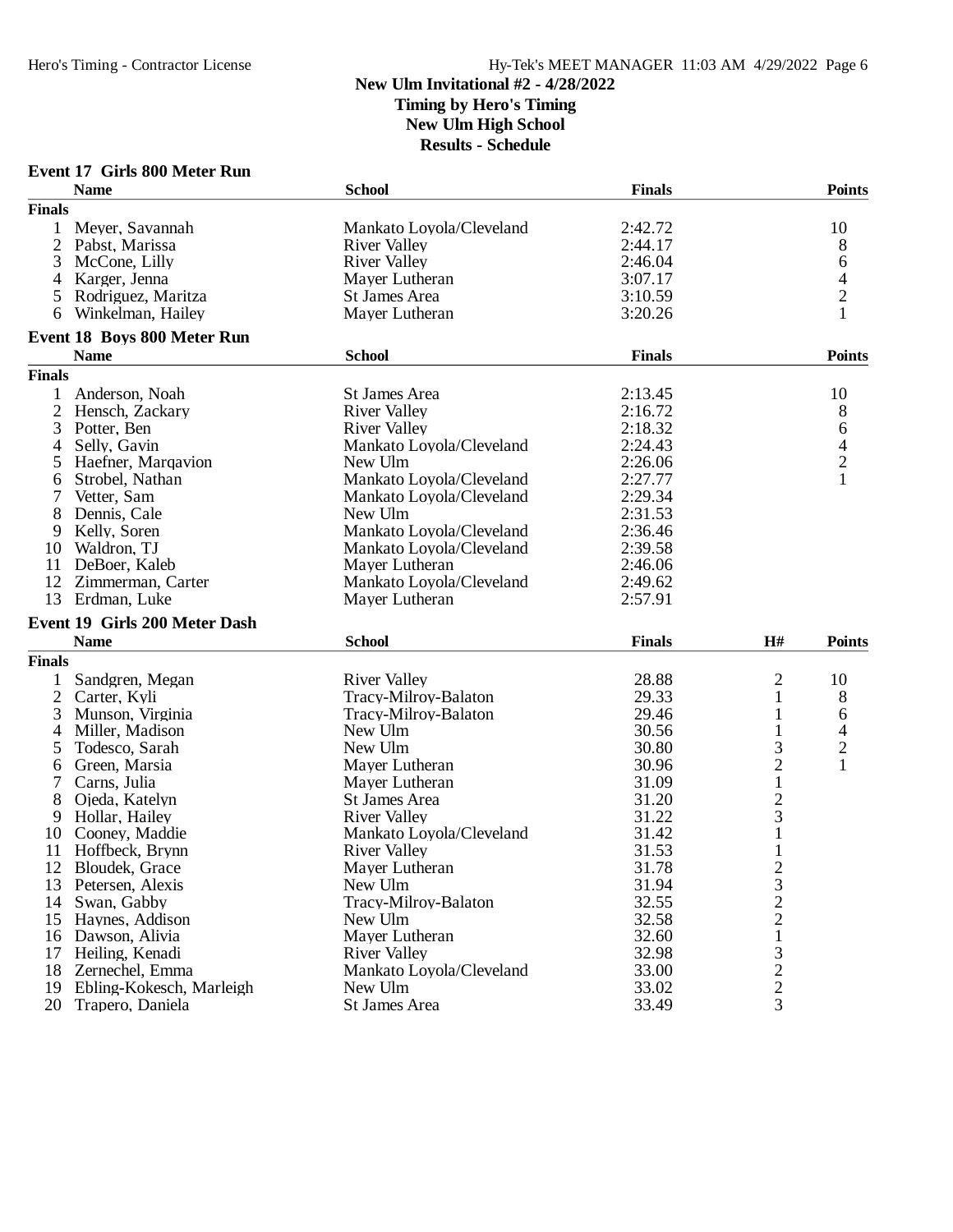## **New Ulm Invitational #2 - 4/28/2022 Timing by Hero's Timing**

**New Ulm High School**

|               | Finals  (Event 19 Girls 200 Meter Dash) |                                            |               |                   |                         |
|---------------|-----------------------------------------|--------------------------------------------|---------------|-------------------|-------------------------|
|               | <b>Name</b>                             | <b>School</b>                              | <b>Finals</b> | H#                | <b>Points</b>           |
|               | 21 Barrios, Emely                       | St James Area                              | 34.32         | 2                 |                         |
|               | 22 Fischer, Kenzie                      | Tracy-Milroy-Balaton                       | 34.39         |                   |                         |
| 23            | Rolloff, Tatiana                        | New Ulm                                    | 36.26         | $\frac{3}{3}$     |                         |
| 24            | Abrahamson, Faith                       | Tracy-Milroy-Balaton                       | 39.96         | 3                 |                         |
|               | Event 20 Boys 200 Meter Dash            |                                            |               |                   |                         |
|               | <b>Name</b>                             | <b>School</b>                              | <b>Finals</b> | H#                | <b>Points</b>           |
| <b>Finals</b> |                                         |                                            |               |                   |                         |
| $\mathbf{1}$  | Nelson, Dylan                           | Mayer Lutheran                             | 23.97         | 1                 | 10                      |
| 2             | Shimanski, Justus                       | Mayer Lutheran                             | 24.14         | 1                 | 8                       |
| 3             | Friesen, Jacob                          | St James Area                              | 25.06         | 1                 | 6                       |
| 4             | Freitag, Nick                           | <b>River Valley</b>                        | 25.10         | 3                 | 4                       |
| 5             | Martinka, Jacob                         | New Ulm                                    | 25.50         | 3                 | $\overline{c}$          |
| 6             | Kann, Josh                              | Mankato Loyola/Cleveland                   | 25.69         |                   | 1                       |
| 7             | Garcia, Freddy                          | <b>St James Area</b>                       | 25.72         |                   |                         |
| 8             | Osborne, James                          | New Ulm                                    | 25.83         | 3                 |                         |
| 9             | Arnold, Tyler                           | Tracy-Milroy-Balaton                       | 26.05         | $\mathbf{1}$      |                         |
|               | 10 Morales, Luis                        | St James Area                              | 26.49         | 3                 |                         |
| 11            | Huisken, Nick                           | Mankato Loyola/Cleveland                   | 26.52         | $\,1$             |                         |
|               | 12 Meyer, Parker                        | St James Area                              | 26.53         |                   |                         |
| 13            | Sandgren, Zachary                       | <b>River Valley</b>                        | 27.68         |                   |                         |
| 14            | Shipler, Sam                            | Mayer Lutheran                             | 28.35         | $\frac{2}{2}$     |                         |
| 15            | Crumrine, Kalvin                        | Tracy-Milroy-Balaton                       | 28.41         | $\mathbf{1}$      |                         |
|               | 16 Haala, Tucker                        | <b>River Valley</b>                        | 28.69         |                   |                         |
|               | 17 Lembke, Christian                    | Tracy-Milroy-Balaton                       | 28.89         | $22223$<br>$2323$ |                         |
|               | 18 Gewerth, Mason                       | <b>River Valley</b>                        | 29.34         |                   |                         |
|               | 19 Garril, Omar                         | St James Area                              | 29.60         |                   |                         |
|               | 20 Perez, Angel                         | St James Area                              | 30.79         |                   |                         |
| 21            | Chang, Jyy Ch                           |                                            | 32.67         |                   |                         |
|               |                                         | Mayer Lutheran                             | 34.13         |                   |                         |
| 23            | 22 Lofgren, Gavin<br>Bolstad, Max       | Mayer Lutheran<br>Mankato Loyola/Cleveland | 34.64         | 3                 |                         |
|               |                                         |                                            |               |                   |                         |
|               | Event 38 Boys 200 Meter Dash Wheelchair |                                            |               |                   |                         |
|               | <b>Name</b>                             | <b>School</b>                              | <b>Finals</b> |                   | <b>Points</b>           |
| <b>Finals</b> |                                         |                                            |               |                   |                         |
|               | 1 Hagen, James                          | <b>River Valley</b>                        | 1:07.19       |                   | $\overline{\mathbf{c}}$ |
|               | 2 Hagen, Toby                           | <b>River Valley</b>                        | 1:20.47       |                   | $\mathbf{1}$            |
|               | Event 21 Girls 3200 Meter Run           |                                            |               |                   |                         |
|               | <b>Name</b>                             | <b>School</b>                              | <b>Finals</b> |                   | <b>Points</b>           |
| <b>Finals</b> |                                         |                                            |               |                   |                         |
| $\mathbf{1}$  | Goehring, Jaidee                        | Mayer Lutheran                             | 13:27.74      |                   | 10                      |
|               | 2 Rodriguez, Diana                      | St James Area                              | 14:30.03      |                   | 8                       |
|               | 3 Holberg, Keira                        | New Ulm                                    | 15:40.93      |                   | 6                       |
|               | Event 22 Boys 3200 Meter Run            |                                            |               |                   |                         |
|               | <b>Name</b>                             | <b>School</b>                              | <b>Finals</b> |                   | <b>Points</b>           |
| <b>Finals</b> |                                         |                                            |               |                   |                         |
| 1             | Pierson, Ryan                           | St James Area                              | 10:34.85      |                   | 10                      |
|               | Rodriguez, Carlos                       | St James Area                              | 11:46.99      |                   | 8                       |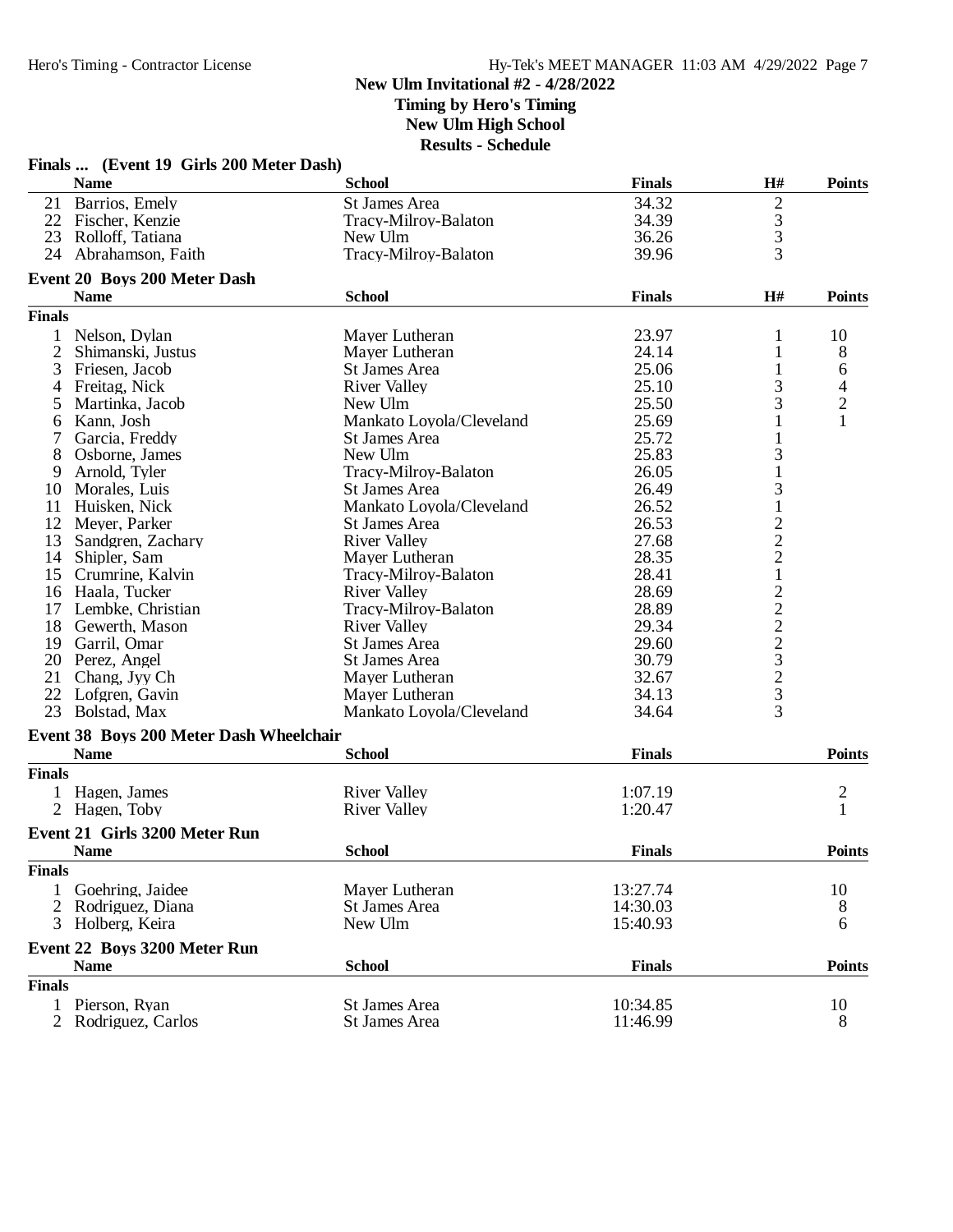### **New Ulm Invitational #2 - 4/28/2022 Timing by Hero's Timing**

**New Ulm High School**

|                | Finals  (Event 22 Boys 3200 Meter Run) |                          |               |                                                   |                                            |
|----------------|----------------------------------------|--------------------------|---------------|---------------------------------------------------|--------------------------------------------|
|                | <b>Name</b>                            | <b>School</b>            | <b>Finals</b> |                                                   | <b>Points</b>                              |
| 3              | Frederickson, Jamisen                  | New Ulm                  | 13:35.09      |                                                   | 6                                          |
|                | Event 23 Girls 4x400 Meter Relay       |                          |               |                                                   |                                            |
|                | <b>Team</b>                            | <b>Relay</b>             | <b>Finals</b> |                                                   | <b>Points</b>                              |
| <b>Finals</b>  |                                        |                          |               |                                                   |                                            |
| 1              | <b>River Valley</b>                    | A                        | 4:30.30       |                                                   | 10                                         |
| 2              | Tracy-Milroy-Balaton                   | A                        | 4:40.43       |                                                   | 8                                          |
| 3              | New Ulm                                | A                        | 4:47.32       |                                                   | 6                                          |
| 4              | St James Area                          | A                        | 4:47.95       |                                                   | 4                                          |
|                | Event 24 Boys 4x400 Meter Relay        |                          |               |                                                   |                                            |
|                | <b>Team</b>                            | <b>Relay</b>             | <b>Finals</b> |                                                   | <b>Points</b>                              |
| <b>Finals</b>  |                                        |                          |               |                                                   |                                            |
|                | Tracy-Milroy-Balaton                   | A                        | 3:41.79       |                                                   | 10                                         |
| 2              | New Ulm                                | A                        | 3:52.04       |                                                   | 8                                          |
| 3              | <b>St James Area</b>                   | A                        | 3:56.34       |                                                   | 6                                          |
| 4              | <b>River Valley</b>                    | A                        | 3:56.65       |                                                   | 4                                          |
| 5              | Tracy-Milroy-Balaton                   | B                        | 4:08.71       |                                                   |                                            |
| 6              | Mayer Lutheran                         | A                        | 4:30.93       |                                                   | $\overline{2}$                             |
|                | <b>Event 25 Girls Shot Put</b>         |                          |               |                                                   |                                            |
|                |                                        |                          | <b>Finals</b> |                                                   |                                            |
|                | <b>Name</b>                            | <b>School</b>            |               | H#                                                | <b>Points</b>                              |
| <b>Finals</b>  |                                        |                          |               |                                                   |                                            |
|                | Aguilar, Mayra                         | St James Area            | 28-06.50      | $\overline{c}$                                    | 10                                         |
| 2              | Davis, Jaysa                           | Tracy-Milroy-Balaton     | 28-03.00      | $\overline{c}$                                    | 8                                          |
| 3              | Pettersen, Jocelyn                     | New Ulm                  | 26-02.00      | $\frac{2}{2}$                                     | 6                                          |
| 4              | Ubl, Nevaeh                            | New Ulm                  | 25-10.50      |                                                   |                                            |
| 5              | Sullivan, Grace                        | <b>River Valley</b>      | 25-10.00      | $\mathbf{1}$                                      | $\begin{array}{c} 4 \\ 2 \\ 1 \end{array}$ |
| 6              | Fernandez, Yuridia                     | <b>River Valley</b>      | 25-09.00      | $\overline{c}$                                    |                                            |
|                | Mohlenbrock, Sailor                    | St James Area            | 25-04.50      | $\overline{c}$                                    |                                            |
| 8              | Frederick, Paige                       | New Ulm                  | 24-00.00      | $\mathbf 1$                                       |                                            |
| 9              | Hanson, Grace                          | Tracy-Milroy-Balaton     | 23-08.50      | 1                                                 |                                            |
| 10             | Forcier, Jenna                         | Mayer Lutheran           | 23-07.50      | 2                                                 |                                            |
| 11             | McGuire, Lillian                       | New Ulm                  | 23-03.50      | $\,1$                                             |                                            |
| 12             | Fernandez, Yanellie                    | <b>River Valley</b>      | 23-02.00      |                                                   |                                            |
| 13             | Siegfried, Faith                       | New Ulm                  | 22-09.50      | $\begin{array}{c}\n2 \\ 2 \\ 2 \\ 1\n\end{array}$ |                                            |
| 14             | Brudelie-Trebesch, Neveah              | St James Area            | 22-08.00      |                                                   |                                            |
| 15             | Jandera, Natalie                       | Mankato Loyola/Cleveland | 21-07.00      |                                                   |                                            |
| 16             | Turner, Ava                            | Mayer Lutheran           | 21-02.50      |                                                   |                                            |
| 17             | Johnson, Natalie                       | Mayer Lutheran           | 21-01.00      | 1                                                 |                                            |
| 18             | Hazen, Makenna                         | New Ulm                  | 20-08.50      | 1                                                 |                                            |
| 19             | Bolstad, Alexa                         | Mankato Loyola/Cleveland | 19-10.50      |                                                   |                                            |
| 20             | Joerg, Madison                         | Mankato Loyola/Cleveland | 16-10.00      | $\mathbf{1}$                                      |                                            |
| 21             | Odegard, Hannah                        | Mankato Loyola/Cleveland | 15-07.00      | 1                                                 |                                            |
|                | <b>Event 26 Boys Shot Put</b>          |                          |               |                                                   |                                            |
|                | <b>Name</b>                            | <b>School</b>            | <b>Finals</b> | H#                                                | <b>Points</b>                              |
| <b>Finals</b>  |                                        |                          |               |                                                   |                                            |
| 1              | Nelson, Tony                           | Tracy-Milroy-Balaton     | 62-05.50      | $\overline{\mathbf{c}}$                           | 10                                         |
| $\overline{2}$ | Wolkow, Nathan                         | New Ulm                  | 39-05.00      | $\overline{2}$                                    | 8                                          |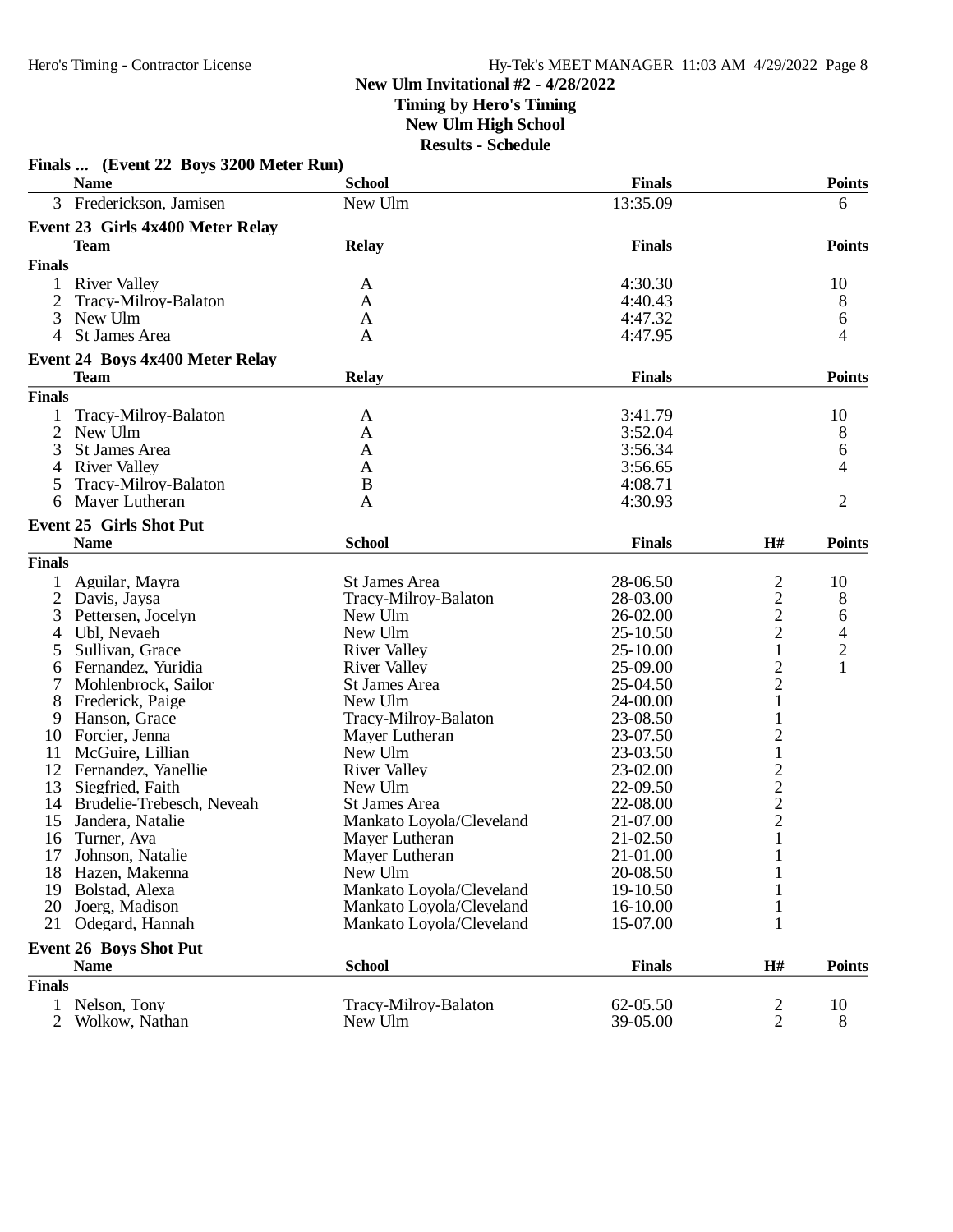### **New Ulm Invitational #2 - 4/28/2022 Timing by Hero's Timing New Ulm High School Results - Schedule**

|               | Finals  (Event 26 Boys Shot Put)         |                          |               |                |                |
|---------------|------------------------------------------|--------------------------|---------------|----------------|----------------|
|               | <b>Name</b>                              | <b>School</b>            | <b>Finals</b> | H#             | <b>Points</b>  |
| 3             | Willhite, Nick                           | Tracy-Milroy-Balaton     | 38-00.00      | $\overline{2}$ | 6              |
| 4             | Vogel, Jacob                             | New Ulm                  | 35-05.50      | $\mathbf{1}$   | 4              |
| 5             | Lorang, Keegan                           | <b>River Valley</b>      | 34-11.00      | $\overline{c}$ | $\mathbf{2}$   |
| 6             | Ramirez, Anthony                         | St James Area            | 34-04.50      | $\mathbf{1}$   | 1              |
| 7             | Fast, Derek                              | St James Area            | 34-03.50      |                |                |
| 8             | Granda, Zach                             | <b>River Valley</b>      | 34-01.50      |                |                |
| 9             | Yang, Richer                             | Tracy-Milroy-Balaton     | 33-06.00      |                |                |
| 10            | Anderson, Caden                          | Tracy-Milroy-Balaton     | 33-03.00      |                |                |
| 11            | Staunton, Brayden                        | New Ulm                  | 32-10.50      |                |                |
| 12            | Thompson, Evan                           | <b>River Valley</b>      | 32-05.00      |                |                |
| 13            | Durheim, Jarrett                         | St James Area            | 32-05.00      | 222222222      |                |
|               | 14 Lofgren, Gavin                        | Mayer Lutheran           | 32-03.50      |                |                |
| 15            | Esqueda, Julio                           | St James Area            | 30-04.00      |                |                |
| 16            | Bury, Braden                             | Mayer Lutheran           | 29-00.50      | $\mathbf{1}$   |                |
|               |                                          |                          |               |                |                |
| 17            | Skubitz, Jack                            | Mankato Loyola/Cleveland | 28-03.00      | $\mathbf{1}$   |                |
| 18            | Miner, Brooks                            | New Ulm                  | 28-01.00      | $\mathbf{1}$   |                |
| 19            | Wolske, Isaiah                           | Tracy-Milroy-Balaton     | 27-01.00      | $\frac{2}{1}$  |                |
| 20            | Erdman, Adam                             | Mayer Lutheran           | 26-01.50      |                |                |
| 21            | Fernandez, Leo                           | <b>River Valley</b>      | 25-07.50      | 1              |                |
| 22            | Barker, Christian                        | Mankato Loyola/Cleveland | 25-06.00      | $\overline{c}$ |                |
| 23            | Wood, Danny                              | Mankato Loyola/Cleveland | 25-05.00      | $\mathbf{1}$   |                |
|               | 24 Pearson, Benjamin                     | New Ulm                  | 23-08.00      | 1              |                |
|               | 25 Paur, Dominic                         | <b>River Valley</b>      | 23-05.50      | 1              |                |
|               | 26 Romnes, Ty                            | Mankato Loyola/Cleveland | 20-04.00      |                |                |
| 27            | Bolstad, Max                             | Mankato Loyola/Cleveland | 19-09.50      | 1              |                |
|               | 28 Ryer, Ben                             | <b>River Valley</b>      | 16-09.00      | 1              |                |
|               | <b>Event 40 Boys Shot Put Wheelchair</b> |                          |               |                |                |
|               | <b>Name</b>                              | <b>School</b>            | <b>Finals</b> |                | <b>Points</b>  |
| <b>Finals</b> |                                          |                          |               |                |                |
|               | 1 Hagen, Toby                            | <b>River Valley</b>      | 10-10.00      |                | $\overline{c}$ |
|               | 2 Hagen, James                           | <b>River Valley</b>      | 8-11.00       |                | 1              |
|               | <b>Event 27 Girls Discus Throw</b>       |                          |               |                |                |
|               | <b>Name</b>                              | <b>School</b>            | <b>Finals</b> | H#             | <b>Points</b>  |
| <b>Finals</b> |                                          |                          |               |                |                |
|               |                                          |                          |               |                |                |
| 1             | Nosbush, Kylee                           | New Ulm                  | 87-02         | 2              | 10             |
| 2             | Ubl, Nevaeh                              | New Ulm                  | 80-11         | $\frac{2}{2}$  | 8              |
|               | 3 Fernandez, Yuridia                     | <b>River Valley</b>      | 79-04         |                | 6              |
|               | 4 Hanson, Grace                          | Tracy-Milroy-Balaton     | $75-05$       | $\overline{c}$ | 4              |
| 5             | Aguilar, Mayra                           | St James Area            | 74-09         | $\overline{c}$ | 2              |
| 6             | Davis, Jaysa                             | Tracy-Milroy-Balaton     | $70 - 11$     | 2              | 1              |
| 7             | Pettersen, Jocelyn                       | New Ulm                  | 70-06         | $\overline{c}$ |                |
| 8             | McGuire, Lillian                         | New Ulm                  | 65-03         | $\mathbf{1}$   |                |
| 9             | Mohlenbrock, Sailor                      | St James Area            | 65-00         | $\overline{c}$ |                |
| 10            | Frederick, Paige                         | New Ulm                  | 64-11         | $\overline{c}$ |                |
| 11            | Kolars, Kylie                            | Mankato Loyola/Cleveland | 59-08         | 1              |                |
| 12            | Johnson, Natalie                         | Mayer Lutheran           | 59-01         | $\overline{2}$ |                |
|               | 13 Haynes, Addison                       | New Ulm                  | $52 - 10$     | 1              |                |
|               |                                          |                          |               |                |                |

# **Finals ... (Event 26 Boys Shot Put)**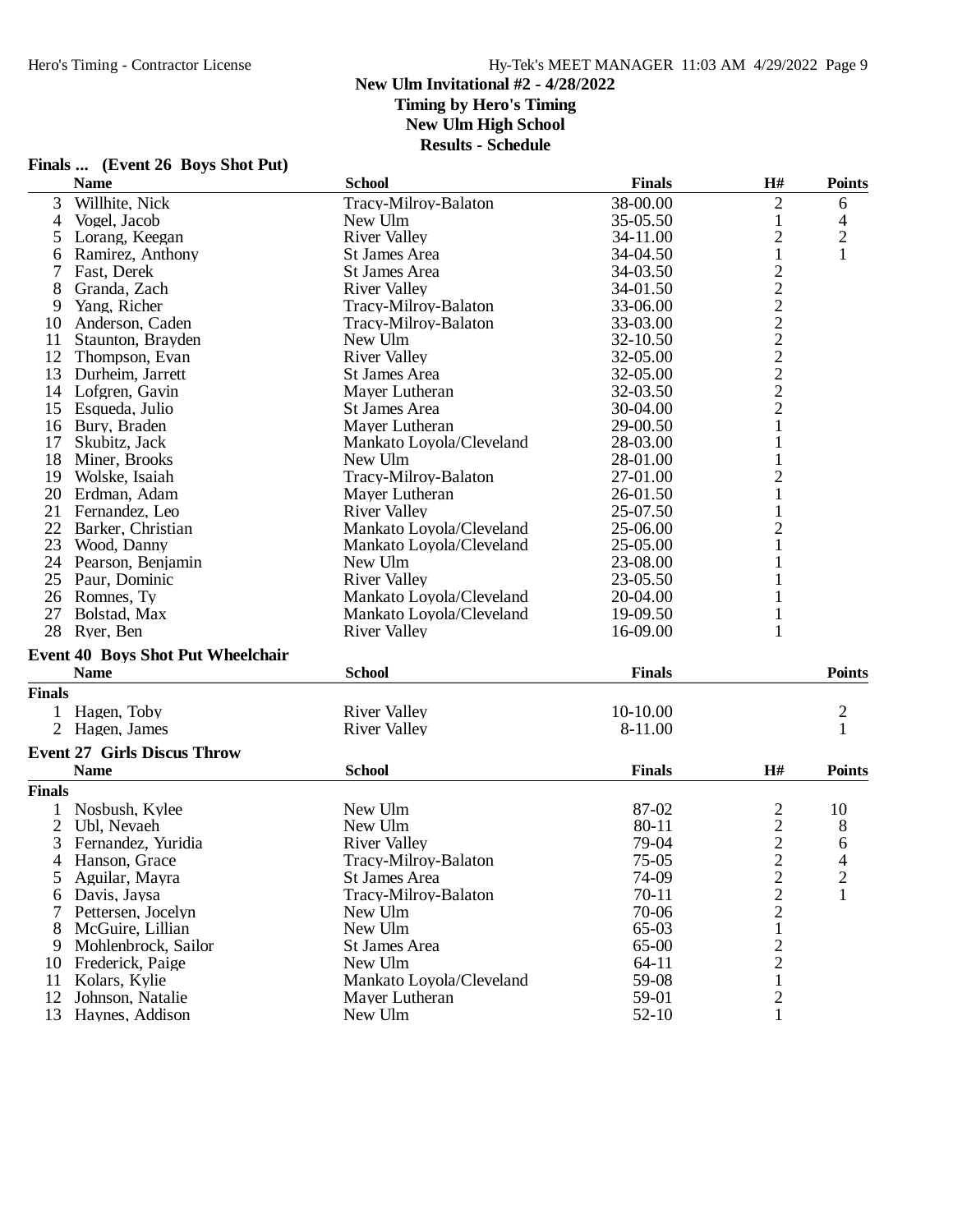# **New Ulm Invitational #2 - 4/28/2022**

**Timing by Hero's Timing**

**New Ulm High School**

|                | Finals  (Event 27 Girls Discus Throw)                       |                          |                      |                                            |                          |
|----------------|-------------------------------------------------------------|--------------------------|----------------------|--------------------------------------------|--------------------------|
|                | <b>Name</b>                                                 | <b>School</b>            | <b>Finals</b>        | H#                                         | <b>Points</b>            |
| 14             | Bolstad, Alexa                                              | Mankato Loyola/Cleveland | 52-06                | 1                                          |                          |
| 15             | Sullivan, Grace                                             | River Valley             | $51 - 11$            | $\overline{c}$                             |                          |
|                | 16 Forcier, Jenna                                           | Mayer Lutheran           | 50-08                | $\mathbf{1}$                               |                          |
| 17             | Turner, Ava                                                 | Mayer Lutheran           | $49-10$              | 1                                          |                          |
| 18             | Jandera, Natalie                                            | Mankato Loyola/Cleveland | $48 - 10$            |                                            |                          |
|                | 19 LaVoy, Sydney                                            | Tracy-Milroy-Balaton     | 44-07                |                                            |                          |
|                | 20 Fernandez, Yanellie                                      | <b>River Valley</b>      | $43 - 02$            |                                            |                          |
| 21             | Winkelman, Hailey                                           | Mayer Lutheran           | $42 - 06$            | 1                                          |                          |
|                | 22 Joerg, Madison                                           | Mankato Loyola/Cleveland | $40 - 05$            | 1                                          |                          |
| 23             | Odegard, Hannah                                             | Mankato Loyola/Cleveland | $37-04$              | $\mathbf{1}$                               |                          |
|                | <b>Event 28 Boys Discus Throw</b>                           |                          |                      |                                            |                          |
|                | <b>Name</b>                                                 | <b>School</b>            | <b>Finals</b>        | H#                                         | <b>Points</b>            |
| <b>Finals</b>  |                                                             |                          |                      |                                            |                          |
| $\mathbf{1}$   | Nelson, Tony                                                | Tracy-Milroy-Balaton     | 148-06               | 2                                          | 10                       |
| $\overline{2}$ | Anderson, Caden                                             | Tracy-Milroy-Balaton     | 109-00               |                                            | 8                        |
| 3              | Willhite, Nick                                              | Tracy-Milroy-Balaton     | 108-03               | $\frac{2}{2}$                              | 6                        |
| $\overline{4}$ | Vogel, Jacob                                                | New Ulm                  | 101-04               | $\mathbf{1}$                               | $\overline{\mathcal{L}}$ |
| 5              | Wolkow, Nathan                                              | New Ulm                  | $96 - 00$            | $\overline{\mathbf{c}}$                    | $\overline{c}$           |
| 6              | Granda, Zach                                                | <b>River Valley</b>      | $95-10$              | $\overline{2}$                             | $\mathbf{1}$             |
| 7              | Fast, Derek                                                 | St James Area            | 95-07                | 1                                          |                          |
| 8              | Lofgren, Gavin                                              | Mayer Lutheran           | 90-09                |                                            |                          |
| 9              | Yang, Richer                                                | Tracy-Milroy-Balaton     | 90-02                |                                            |                          |
| 10             | Thompson, Evan                                              | <b>River Valley</b>      | 89-04                | $\begin{array}{c} 2 \\ 2 \\ 2 \end{array}$ |                          |
| 11             | Shimanski, Justus                                           | Mayer Lutheran           | 89-00                |                                            |                          |
|                | 12 Bury, Braden                                             | Mayer Lutheran           | 87-04                | $\overline{c}$                             |                          |
| 13             | Miner, Brooks                                               | New Ulm                  | 87-00                | 1                                          |                          |
| 14             | Staunton, Brayden                                           | New Ulm                  | 82-08                | 1                                          |                          |
| 15             | Durheim, Jarrett                                            | St James Area            | 80-00                | $\overline{c}$                             |                          |
| 16             | Arnold, Tyler                                               | Tracy-Milroy-Balaton     | 78-08                | $\mathbf{1}$                               |                          |
| 17             | Wood, Danny                                                 | Mankato Loyola/Cleveland | $77-05$              |                                            |                          |
| 18             | Wolske, Isaiah                                              | Tracy-Milroy-Balaton     | 75-06                | $\frac{2}{2}$                              |                          |
| 19             | Lorang, Keegan                                              | <b>River Valley</b>      | 73-10                | $\overline{2}$                             |                          |
| 20             | Esqueda, Julio                                              | St James Area            | $72-03$              | $\mathbf{1}$                               |                          |
| 21             | Skubitz, Jack                                               | Mankato Loyola/Cleveland | 70-08                | $\mathbf{1}$                               |                          |
| 22             | Barker, Christian                                           | Mankato Loyola/Cleveland | $70 - 05$            | $\overline{c}$                             |                          |
| 23             | Pearson, Benjamin                                           | New Ulm                  | 69-02                | $\mathbf{1}$                               |                          |
|                | 24 Paur, Dominic                                            | <b>River Valley</b>      | $67-10$              |                                            |                          |
|                |                                                             |                          |                      |                                            |                          |
|                | 25 Fernandez, Leo                                           | <b>River Valley</b>      | 66-04                |                                            |                          |
|                | 26 Kanzenbach, Reagan                                       | <b>River Valley</b>      | 62-04                |                                            |                          |
|                | 27 Erdman, Adam                                             | Mayer Lutheran           | 59-04                |                                            |                          |
|                | 28 Romnes, Ty                                               | Mankato Loyola/Cleveland | $51-05$<br>$48 - 10$ | 1                                          |                          |
|                | 29 Bolstad, Max                                             | Mankato Loyola/Cleveland |                      |                                            |                          |
|                | <b>Event 39 Boys Discus Throw Wheelchair</b><br><b>Name</b> | <b>School</b>            | <b>Finals</b>        |                                            | <b>Points</b>            |
|                |                                                             |                          |                      |                                            |                          |
| <b>Finals</b>  |                                                             |                          |                      |                                            |                          |
|                | 1 Hagen, Toby                                               | <b>River Valley</b>      | 18-01                |                                            | 1                        |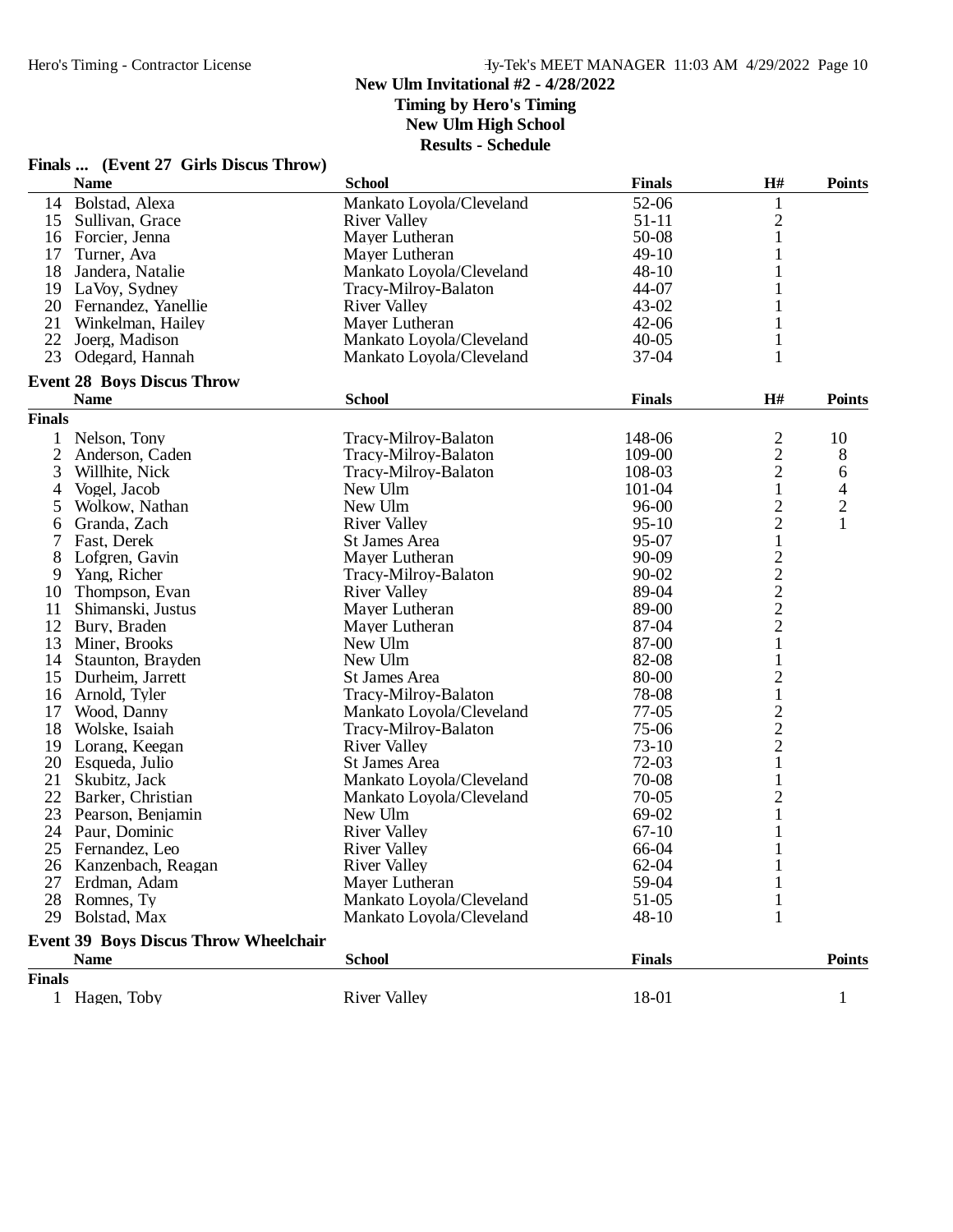## **New Ulm Invitational #2 - 4/28/2022 Timing by Hero's Timing New Ulm High School**

| <b>Event 29 Girls Pole Vault</b> |
|----------------------------------|

|                     | <b>Name</b>                     | <b>School</b>            | <b>Finals</b> | <b>Points</b>                      |
|---------------------|---------------------------------|--------------------------|---------------|------------------------------------|
| <b>Finals</b>       |                                 |                          |               |                                    |
| 1                   | Pearson, Emily                  | New Ulm                  | $9 - 06.00$   | 10                                 |
| $\overline{2}$      | Schwartz, Sarena                | Tracy-Milroy-Balaton     | 8-00.00       |                                    |
| 3                   | Petersen, Alexis                | New Ulm                  | 7-00.00       | $8\overline{5}$<br>$5\overline{2}$ |
| 3                   | Thram, Katie                    | <b>River Valley</b>      | 7-00.00       |                                    |
| 5                   | Dawson, Alivia                  | Mayer Lutheran           | 6-06.00       |                                    |
| 6                   | McCone, Julie                   | <b>River Valley</b>      | $6 - 00.00$   | $\mathbf{1}$                       |
| ---                 | Munson, Tabitha                 | Tracy-Milroy-Balaton     | NH            |                                    |
| $\qquad \qquad - -$ | Morshen, Sophia                 | Mayer Lutheran           | <b>NH</b>     |                                    |
|                     | <b>Event 30 Boys Pole Vault</b> |                          |               |                                    |
|                     | <b>Name</b>                     | <b>School</b>            | <b>Finals</b> | <b>Points</b>                      |
| <b>Finals</b>       |                                 |                          |               |                                    |
| 1                   | Aurich, Blake                   | Mayer Lutheran           | 11-06.00      | 10                                 |
| 2                   | Haefner, Marqavion              | New Ulm                  | 11-00.00      | 8                                  |
| 3                   | Huisken, Nick                   | Mankato Loyola/Cleveland | $9 - 06.00$   | 6                                  |
| 4                   | Surprenant, CJ                  | <b>River Valley</b>      | $9 - 00.00$   |                                    |
| 5                   | Aurich, Parker                  | Mayer Lutheran           | 8-06.00       | $\frac{4}{2}$                      |
| 6                   | Woestehoff, Michael             | Mayer Lutheran           | 7-06.00       | $\mathbf{1}$                       |
|                     | Gonzales, Anthony               | New Ulm                  | 7-00.00       |                                    |
| 8                   | Ludwig, Zack                    | Mayer Lutheran           | 6-00.00       |                                    |
| 9                   | Frederickson, Jamisen           | New Ulm                  | $6 - 00.00$   |                                    |
| $---$               | Struchen, Gage                  | Tracy-Milroy-Balaton     | <b>NH</b>     |                                    |
|                     |                                 |                          |               |                                    |
|                     | <b>Event 31 Girls High Jump</b> |                          |               |                                    |
|                     | <b>Name</b>                     | <b>School</b>            | <b>Finals</b> | <b>Points</b>                      |
| <b>Finals</b>       |                                 |                          |               |                                    |
| $\mathbf{1}$        | Kolars, Kylie                   | Mankato Loyola/Cleveland | 4-08.00       | 9                                  |
| 1                   | Yenish, Lauren                  | Mankato Loyola/Cleveland | 4-08.00       | 9                                  |
| 3                   | Bertrang, Laura                 | New Ulm                  | $4 - 06.00$   | 6                                  |
| 4                   | Green, Marsia                   | Mayer Lutheran           | $4 - 06.00$   | $\overline{\mathcal{L}}$           |
| 5                   | Carns, Julia                    | Mayer Lutheran           | $4 - 06.00$   | $\frac{2}{1}$                      |
| 6                   | Schwartz, Abby                  | <b>River Valley</b>      | 4-06.00       |                                    |
| 7                   | Carter, Kyli                    | Tracy-Milroy-Balaton     | 4-06.00       |                                    |
| 8                   | Sauter, Brooke                  | Mayer Lutheran           | $4 - 04.00$   |                                    |
| 9                   | Hokenson, Harper                | Mayer Lutheran           | 4-04.00       |                                    |
| 10                  | Ojeda, Katelyn                  | <b>St James Area</b>     | 4-02.00       |                                    |
| 11                  | Fultz, Elizabeth                | Tracy-Milroy-Balaton     | $4 - 00.00$   |                                    |
| 11                  | Kyllonen, Elle                  | <b>River Valley</b>      | $4 - 00.00$   |                                    |
| 13                  | Meinert, Hailey                 | <b>River Valley</b>      | $4 - 00.00$   |                                    |
|                     | 14 Eikanger, Kaelyn             | New Ulm                  | $4 - 00.00$   |                                    |
| 15                  | Welter, Lauren                  | <b>River Valley</b>      | $3-10.00$     |                                    |
|                     | Rolloff, Tatiana                | New Ulm                  | <b>NH</b>     |                                    |
| $\qquad \qquad - -$ | Lindsay, Kamryn                 | Mankato Loyola/Cleveland | X4-04.00      |                                    |
|                     | <b>Event 32 Boys High Jump</b>  |                          |               |                                    |
|                     | <b>Name</b>                     | <b>School</b>            | <b>Finals</b> | <b>Points</b>                      |
| <b>Finals</b>       |                                 |                          |               |                                    |
| $\mathbf{1}$        | Osborne, James                  | New Ulm                  | $5 - 10.00$   | 10                                 |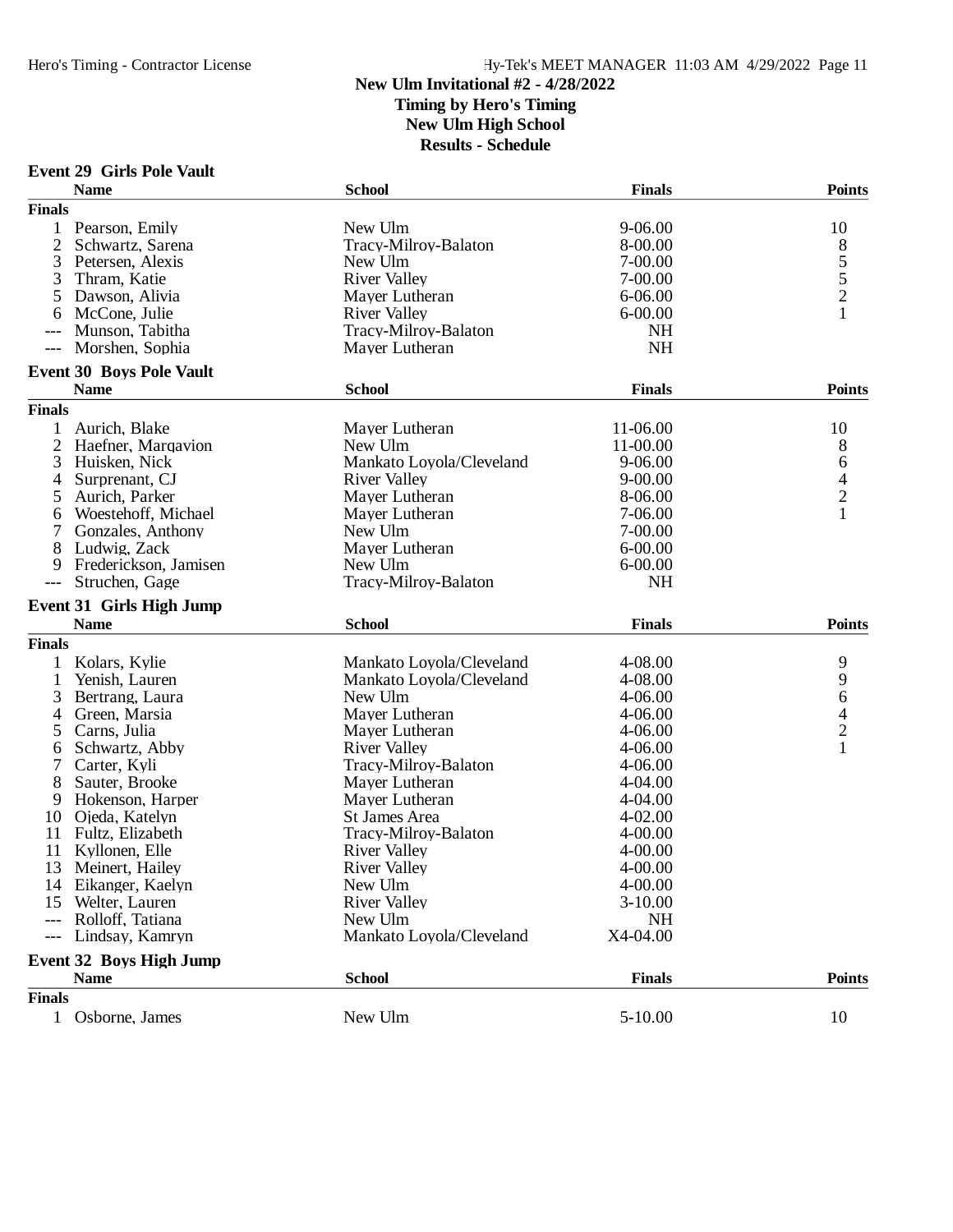#### **New Ulm Invitational #2 - 4/28/2022 Timing by Hero's Timing**

**New Ulm High School**

|                | Finals  (Event 32 Boys High Jump) |                          |               |                                            |
|----------------|-----------------------------------|--------------------------|---------------|--------------------------------------------|
|                | <b>Name</b>                       | <b>School</b>            | <b>Finals</b> | <b>Points</b>                              |
| 2              | Lieb, Ethan                       | New Ulm                  | 5-06.00       | 8                                          |
| 3              | Sletta, Anthony                   | <b>St James Area</b>     | 5-04.00       | 6                                          |
| 4              | Dennis, Cale                      | New Ulm                  | 5-04.00       |                                            |
| 5              | Flohrs, Bennett                   | St James Area            | 5-04.00       | $\begin{array}{c} 4 \\ 2 \\ 1 \end{array}$ |
| 6              | Morgan, Simon                     | Mankato Loyola/Cleveland | 5-04.00       |                                            |
| 6              | Osborne, Charles                  | New Ulm                  | 5-04.00       |                                            |
| 8              | Moore, Taiton                     | Mankato Loyola/Cleveland | $4 - 10.00$   |                                            |
| 9              | Horning, Collin                   | New Ulm                  | 4-10.00       |                                            |
|                | Kijenski, Chase                   | Mankato Loyola/Cleveland | <b>NH</b>     |                                            |
| $---$          | Haala, Tucker                     | <b>River Valley</b>      | <b>NH</b>     |                                            |
|                | Fogal, Casey                      | Mankato Loyola/Cleveland | <b>NH</b>     |                                            |
| $---$          | Nosbush, Nico                     | <b>River Valley</b>      | <b>NH</b>     |                                            |
|                | <b>Event 33 Girls Long Jump</b>   |                          |               |                                            |
|                | <b>Name</b>                       | <b>School</b>            | <b>Finals</b> | <b>Points</b>                              |
| <b>Finals</b>  |                                   |                          |               |                                            |
|                | Jilek, Anika                      | Mayer Lutheran           | 14-02.50      | 10                                         |
| $\overline{2}$ | Kolars, Kylie                     | Mankato Loyola/Cleveland | 13-11.00      | 8                                          |
| 3              | McCone, Emmie                     | <b>River Valley</b>      | 13-10.00      | 6                                          |
| $\overline{4}$ | Howard, Anne                      | New Ulm                  | 13-08.50      | $\frac{4}{2}$                              |
| 5              | Zamora, Ruby                      | St James Area            | 13-08.50      |                                            |
| 6              | Ahrens, Ella                      | New Ulm                  | 13-05.50      | $\mathbf{1}$                               |
| 7              | Steffl, Aubrey                    | <b>River Valley</b>      | 13-03.50      |                                            |
| 8              | Morshen, Sophia                   | Mayer Lutheran           | 13-03.00      |                                            |
| 9              | Tuttle, Carly                     | Mayer Lutheran           | 13-03.00      |                                            |
| 10             | Bislew, Faith                     | <b>River Valley</b>      | 13-02.50      |                                            |
| 11             | Bloudek, Grace                    | Mayer Lutheran           | 13-01.50      |                                            |
| 12             | Hovland, Violet                   | <b>River Valley</b>      | 13-01.00      |                                            |
| 13             | Heiling, Kenadi                   | <b>River Valley</b>      | 13-00.00      |                                            |
|                | 14 Hollar, Hailey                 | <b>River Valley</b>      | 12-07.00      |                                            |
| 15             | Schmutzer, Sophia                 | Mayer Lutheran           | 12-06.50      |                                            |
| 16             | Timmerman, Jasmine                | Tracy-Milroy-Balaton     | 12-04.50      |                                            |
| 17             | Groebner, Alexandra               | New Ulm                  | 12-02.00      |                                            |
| 18             | Todesco, Sarah                    | New Ulm                  | 11-10.50      |                                            |
| 19             | Helling, Taryn                    | St James Area            | 10-04.00      |                                            |
| 20             | Stoffel, Grace                    | Mankato Loyola/Cleveland | 10-02.00      |                                            |
| 21             | Trapero, Daniela                  | St James Area            | 9-07.50       |                                            |
| $---$          | Studer, Avery                     | Mayer Lutheran           | <b>FOUL</b>   |                                            |
| ---            | Ebling-Kokesch, Marleigh          | New Ulm                  | <b>FOUL</b>   |                                            |
|                | <b>Event 34 Boys Long Jump</b>    |                          |               |                                            |
|                | <b>Name</b>                       | <b>School</b>            | <b>Finals</b> | <b>Points</b>                              |
| <b>Finals</b>  |                                   |                          |               |                                            |
| 1              | Clark, Easton                     | New Ulm                  | 18-11.00      | 10                                         |
| 2              | Williams, Julius                  | Tracy-Milroy-Balaton     | 18-01.00      | 8                                          |
| 3              | Lieb, Ethan                       | New Ulm                  | 17-02.00      | 6                                          |
| 4              | Taylor, JT                        | Mayer Lutheran           | 16-11.50      | $\overline{\mathcal{L}}$                   |
| 5              | Friesen, Jacob                    | <b>St James Area</b>     | 16-07.50      | $\overline{c}$                             |
|                | Kann, Josh                        | Mankato Loyola/Cleveland | 16-06.00      |                                            |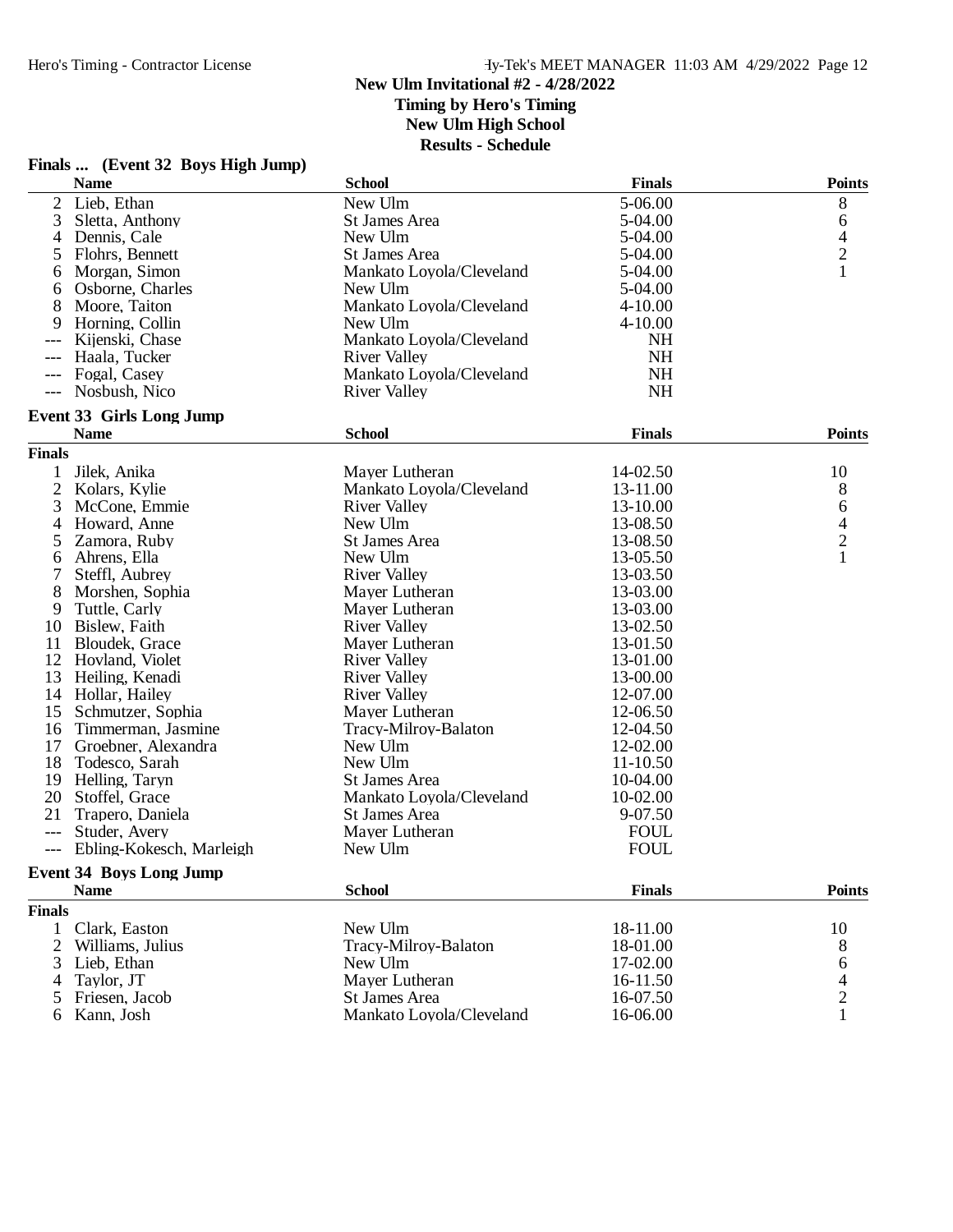**Finals ... (Event 34 Boys Long Jump)**

## Hero's Timing - Contractor License Hy-Tek's MEET MANAGER 11:03 AM 4/29/2022 Page 13

#### **New Ulm Invitational #2 - 4/28/2022 Timing by Hero's Timing**

**New Ulm High School**

|                | <b>Name</b>                       | <b>School</b>            | <b>Finals</b> | <b>Points</b>  |
|----------------|-----------------------------------|--------------------------|---------------|----------------|
| $\overline{7}$ | Nelson, Dylan                     | Mayer Lutheran           | 16-05.50      |                |
| 8              | Surprenant, CJ                    | <b>River Valley</b>      | 16-05.00      |                |
| 9              | Heinrichs, Jake                   | <b>River Valley</b>      | 16-02.00      |                |
| 10             | Strobel, Henry                    | Mankato Loyola/Cleveland | 15-07.00      |                |
| 11             | Gonzalez, Ryuan                   | St James Area            | 15-06.00      |                |
| 12             | Huisken, Nick                     | Mankato Loyola/Cleveland | 14-11.50      |                |
| 13             | Shipler, Sam                      | Mayer Lutheran           | 14-11.50      |                |
| 14             | Schmiesing, Bodee                 | New Ulm                  | 14-07.50      |                |
| 15             | Sandgren, Zachary                 | <b>River Valley</b>      | 14-06.00      |                |
|                | 16 Nordick, Leo                   | Mayer Lutheran           | 14-05.50      |                |
| 17             | Kijenski, Chase                   | Mankato Loyola/Cleveland | 14-03.00      |                |
| 18             | Vetter, Sam                       | Mankato Loyola/Cleveland | 14-01.00      |                |
| 19             | Bislew, Isaiah                    | <b>River Valley</b>      | 13-00.50      |                |
| 20             | Woestehoff, Michael               | Mayer Lutheran           | 13-00.00      |                |
| 21             | Perez, Angel                      | St James Area            | 12-08.00      |                |
| 22             | Chang, Jyy Ch                     | Mayer Lutheran           | 12-04.50      |                |
| 23             | Anderson, Preston                 | <b>River Valley</b>      | 12-01.00      |                |
|                |                                   |                          |               |                |
|                | <b>Event 35 Girls Triple Jump</b> |                          |               |                |
|                | <b>Name</b>                       | <b>School</b>            | <b>Finals</b> | <b>Points</b>  |
| <b>Finals</b>  |                                   |                          |               |                |
| 1              | Jilek, Anika                      | Mayer Lutheran           | 31-03.00      | 10             |
| $\overline{2}$ | Schwartz, Abby                    | <b>River Valley</b>      | 30-04.50      | 8              |
| 3              | Miller, Madison                   | New Ulm                  | 30-01.00      | 6              |
| 4              | Zamora, Ruby                      | St James Area            | 29-00.50      | $\overline{4}$ |
| 5              | Steffl, Aubrey                    | <b>River Valley</b>      | 28-09.00      | $\overline{c}$ |
| 6              | Huiras, Maddie                    | Mankato Loyola/Cleveland | 27-10.00      | $\mathbf{1}$   |
| 7              | Morshen, Sophia                   | Mayer Lutheran           | 27-10.00      |                |
| 8              | Dauer, Skyla                      | <b>River Valley</b>      | 27-09.50      |                |
| 9              | Holberg, Keira                    | New Ulm                  | 27-09.00      |                |
| 10             | Blomeke, Ellarie                  | <b>River Valley</b>      | 26-05.00      |                |
| 11             | Hovland, Violet                   | <b>River Valley</b>      | 26-03.00      |                |
|                | 12 McCone, Julie                  | <b>River Valley</b>      | 24-07.00      |                |
| 13             | Romsdahl, Alivia                  | St James Area            | 24-01.00      |                |
|                | 14 Overson, Lydia                 | <b>St James Area</b>     | 24-00.50      |                |
|                | 15 Helling, Taryn                 | St James Area            | 22-08.00      |                |
| 16             | Odegard, Hannah                   | Mankato Loyola/Cleveland | 21-11.00      |                |
| $---$          | Dawson, Alivia                    | Mayer Lutheran           | <b>FOUL</b>   |                |
|                |                                   |                          |               |                |
|                | <b>Event 36 Boys Triple Jump</b>  |                          |               |                |
|                | <b>Name</b>                       | <b>School</b>            | <b>Finals</b> | Points         |
| <b>Finals</b>  |                                   |                          |               |                |
| $\mathbf{1}$   | Clark, Easton                     | New Ulm                  | 40-10.00      | 10             |
| $\overline{2}$ | Strobel, Henry                    | Mankato Loyola/Cleveland | 37-05.00      | 8              |
| 3              | Aurich, Blake                     | Mayer Lutheran           | 37-00.50      | 6              |
| 4              | Flohrs, Bennett                   | St James Area            | 35-09.75      | 4              |
| 5              | Christiansen, Noah                | <b>River Valley</b>      | 33-07.00      | $\frac{2}{1}$  |
| 6              | Taylor, JT                        | Mayer Lutheran           | 33-06.75      |                |
| 7              | Miest, Levi                       | <b>St James Area</b>     | 33-06.00      |                |